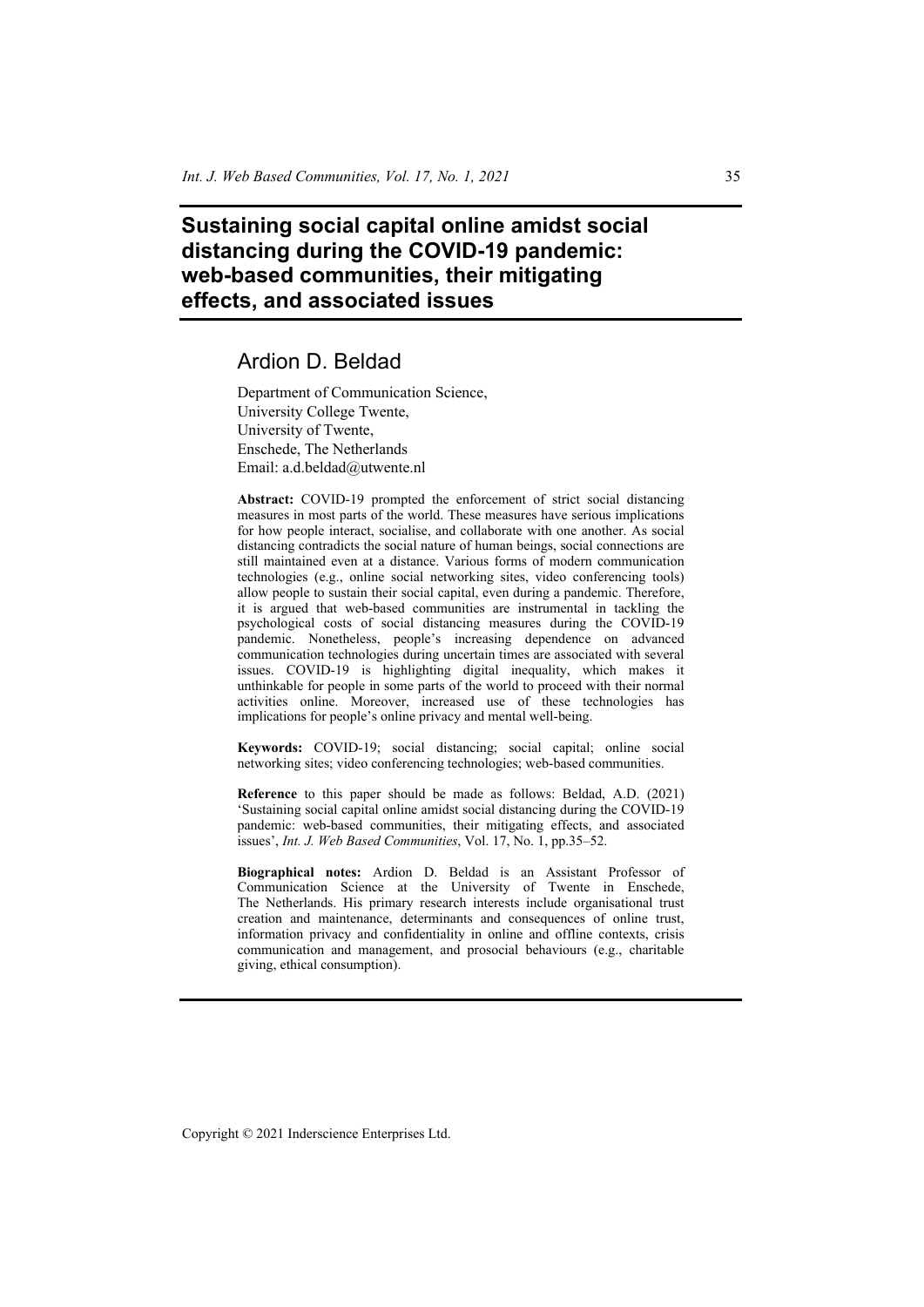#### **1 COVID-19 and its costs**

The speed of COVID-19 transmission left almost all national governments with no other option but to strictly enforce regulations that reduced the movements of their citizens and to limit their proclivity for physical contacts. 'Social distancing' has become a catchphrase, as citizens are incessantly advised to maintain a 1.5- or 2-metre distance from other individuals when they are in public spaces. As medical experts believe that COVID-19 is rapidly spread through the movement of people who may or may not be aware that they are carrying the virus, social distancing is seen as an important measure to thwart virus transmission (Cohut, 2020), especially in the early phase of a pandemic (Kelso et al., 2009) and in the absence of effective pharmaceutical interventions (Lewnard and Lo, 2020). Additionally, social distancing measures are hoped to deter the pandemic from overwhelming a country's healthcare system, especially when the number of infections within a population unabatedly increases (Sen-Crowe et al., in Press).

Closure of schools and universities, lessening of manpower within work settings, social and community interaction reduction, and increased home isolation are typical social distancing interventions that are specified in pandemic preparedness plans of most countries and prescribed by the World Health Organization (Kelso et al., 2009). Social distancing measures, Yan (2020) notes, are prompting shifts in human interactions from the physical setting to the online world. With the pressure to avoid crowds, people are navigating the online environment to pursue most of their activities - from shopping to learning, from meeting to being entertained, and, even, paying their last respects to family members who succumbed to the COVID-19 virus. Undoubtedly, the COVID-19 pandemic has immensely altered the ways people live.

Despite reports that social distancing measures, alongside quarantines and isolation of infected members of a population, have slowed the spread of COVID-19 infection in some countries such as Hong Kong (Scott, 2020a), the economic, social, and psychological costs of social distancing are frequently highlighted. From an economic standpoint, social distancing measures can result in income and job loss (Lewnard and Lo, 2020; Semuels, 2020). Staffing deficiencies and closure of national borders have disrupted operations within the manufacturing sector; while travel bans have prompted cancellations of flights and holiday bookings, subsequently posing serious difficulties for the hospitality, travel, and aviation sectors (Nicola et al., 2020). Efforts to contain COVID-19 through shutdowns have also reduced the output of the service sector (e.g., restaurants, theatres, hairdressers), as most establishments are forced to temporarily cease their operations, resulting in substantial decrease in output rates (OECD, 2020).

The subsequent loss of employment for a sizeable number of people, given the detrimental impact of social distancing measures for the business sector, is also surmised to inflate rates of suicide, substance abuse, and domestic violence (DeLuca et al., 2020). In fact, the role of unemployment in the increase of suicide rate among people younger than 65 years old has been documented in a study into the association between employment changes and mortality within 26 European Union countries from 1970 to 2007 (Stuckler et al., 2009).

Government advice for citizens to stay at home has also triggered an increase in the rates of 'intimate terrorism' or domestic violence, as calls to report domestic violence surged in countries (e.g., Spain, France) that instituted tight nationwide lockdowns (Taub, 2020). Women who are already in abusive relationships are unable to escape their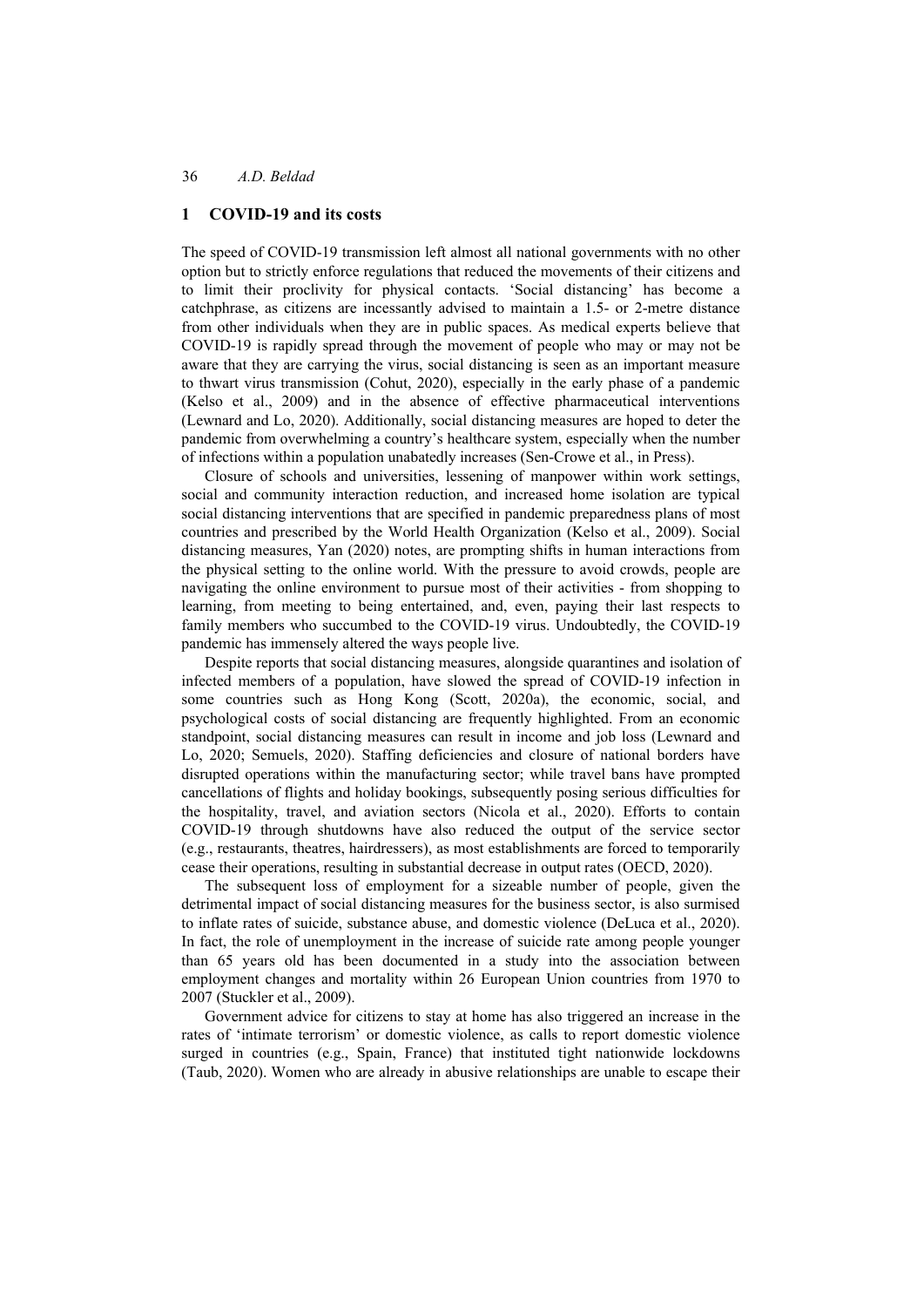situations, as lockdowns prevented them from going to work or visiting their friends (Godin, 2020).

The experience of a lockdown is not the same for everyone. Children in economically disadvantaged households do not have access to learning and playing opportunities, may not receive support from schools, and do not have better access to the internet; and children deprived of these opportunities are vulnerable to problems related to their social development and mental and physical well-being (Ramchandani, 2020). As of 22 April 2020, school closures around the world have affected 90% of students, while digital inequality in developing countries is putting poor students at a disadvantaged compared to their wealthier counterparts (John et al., 2020). For children and adolescents with mental health problems, school closures mean a momentary cessation of their access to face-to-face peer support groups and counselling (Lee, 2020). Moreover, social distancing measures during the COVID-19 pandemic are exposing children to the risks of domestic violence and other forms of abuse, as evidenced by an increase in reports of child abuse in India and Singapore (Save the Children, 2020).

The psychological costs of social distancing for most people have also been noted. Reduced social interactions and increased loneliness due to social distancing measures are deemed detrimental to people's mental health (Fiorillo and Gorwood, 2020). Reviewing various empirical studies into the psychological effects of a quarantine, Brooks et al. (2020) underscore that isolating people during SARS and MERS outbreak has resulted in negative psychological outcomes (e.g., post-traumatic stress symptoms, confusion, anger), which are triggered by frustration, boredom, insufficient information, financial loss, and stigma. And with social distancing measures taken to prevent the spread of COVID-19, cases of anxiety, depression, and loneliness are expected to swell (Galea et al., 2020).

Abel and McQueen (2020) claim that in countries with strong collectivistic tendencies, social distancing could be a problematic concept, specifically from a social and cultural standpoint, especially when people from those countries are naturally inclined to seek social support in difficult times. Given human being's natural inclination to foster and maintain human connections (Baumeister and Leary, 1995), the notion of social distancing contradicts the human need for connection (Abel and McQueen, 2020; Van Bavel et al., 2020), as it signifies the suspension of physical interaction (Van Bavel et al., 2020). Hence, during a pandemic, 'spatial distancing' or 'physical distancing' are the most appropriate terms, as they emphasise the possibility for social connections despite physical separation among individuals and the need for social closeness during troubling times (Abel and McQueen, 2020; Van Bavel et al., 2020).

People's social networks enable them to build social capital (e.g., norms of reciprocity, trust) and to have access to necessary social support (Heaney and Israel, 2008). During a pandemic, social capital is reported to be associated with people's behavioural response (e.g., handwashing, receiving a vaccine, wearing masks) (Chuang et al., 2015). Additionally, social support is also recognised as pivotal for people's mental health during a pandemic (Mak et al., 2009), just as it is considered a natural remedy for people's feelings of isolation during a pandemic (Norcross and Phillips, 2020).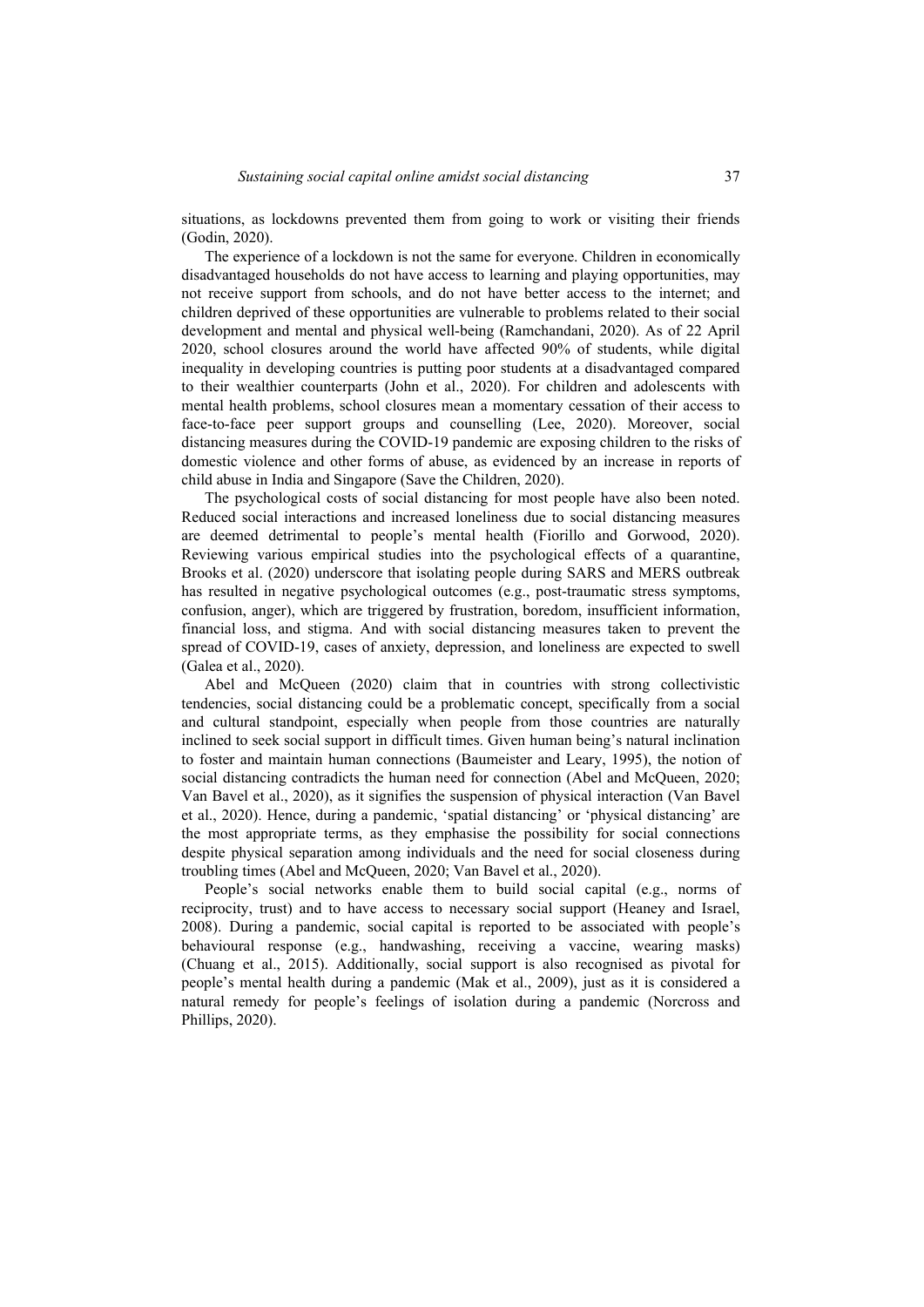## **2 The value of social connections through web-based communities during a pandemic**

Any pandemic is bound to fuel people's anxiety. Often, anxious feelings germinate as uncertainties burgeon during a pandemic. Being confronted with many 'unknowns' spurs people to feel powerless, subsequently triggering them to anticipate worst case-scenarios, which contributes to anxiety (Wiederhold, 2020b). Additionally, anxiety emanates from people's awareness of disruptions in their normal ways of life (Usher et al., 2020).

In a state of anxiety, people are normally predisposed to find ways to extinguish anxious emotions. The myriad of possible negative outcomes (e.g., job loss, mortality threats, loss of significant others) associated with a pandemic induces anxiety, which would influence not only people's intention to perform certain forms of protection behaviour (Bish and Michie, 2010; James et al., 2009; Liao et al., 2014) but also to search for information in an effort to reduce uncertainties (Kim and Niederdeppe, 2013). More importantly, anxiety can prompt people afflicted by it to pursue human connections through social support, given the role social support plays in making people feel accepted and validated during a pandemic (Pan et al., 2005).

With social distancing measures enforced in most parts of the world, web-based communities are indispensable. Nowadays, web-based communities can be easily created through various social media platforms such as Facebook and Twitter, which, according to Freberg et al. (2013), allow users to interact with one another and to initiate conversations through user-generated contents (e.g., blogs, videos), just as those channels facilitate the creation of virtual communities where members can engage in information sharing and initiate dialogues with other members and with organisations.

While social media platforms played a minor role as sources of information for Canadians during the outbreak of H1N1 (Jardine et al., 2015); in China, citizens' discussion about and reactions to the H7N9 influenza and MERS-CoV outbreaks were done through a popular microblogging site (Fung et al., 2013). Analysing tweets from British users during the H1N1 pandemic, McNeill et al. (2016) found that Twitter was instrumental not only for spreading news from reliable media sources to raise awareness about the pandemic but also in influencing Twitter users' decisions pertaining to the use of vaccines and other antiviral medications.

One noteworthy benefit of social media during a pandemic, nonetheless, is their potential to reduce feelings of isolation and anxiety through sustained connections among people beyond the physical environment (Wiederhold, 2000a). Through social media, people are able to create web-based communities that do not only foster connections but also extend support and assistance to those in need, as in the case of web-based communities in Australia during the COVID-19 pandemic (Cunningham, 2020).

## **3 Maintaining social capital despite social distancing through web-based communities**

The literature on social capital is replete with claims regarding its benefits for individuals and communities. Social capital is as important as physical and human capital given its productive nature, specifically as it enables a person to realise his goals, which would have been impossible without social capital (Coleman, 1988). Lin (2000) conceptualises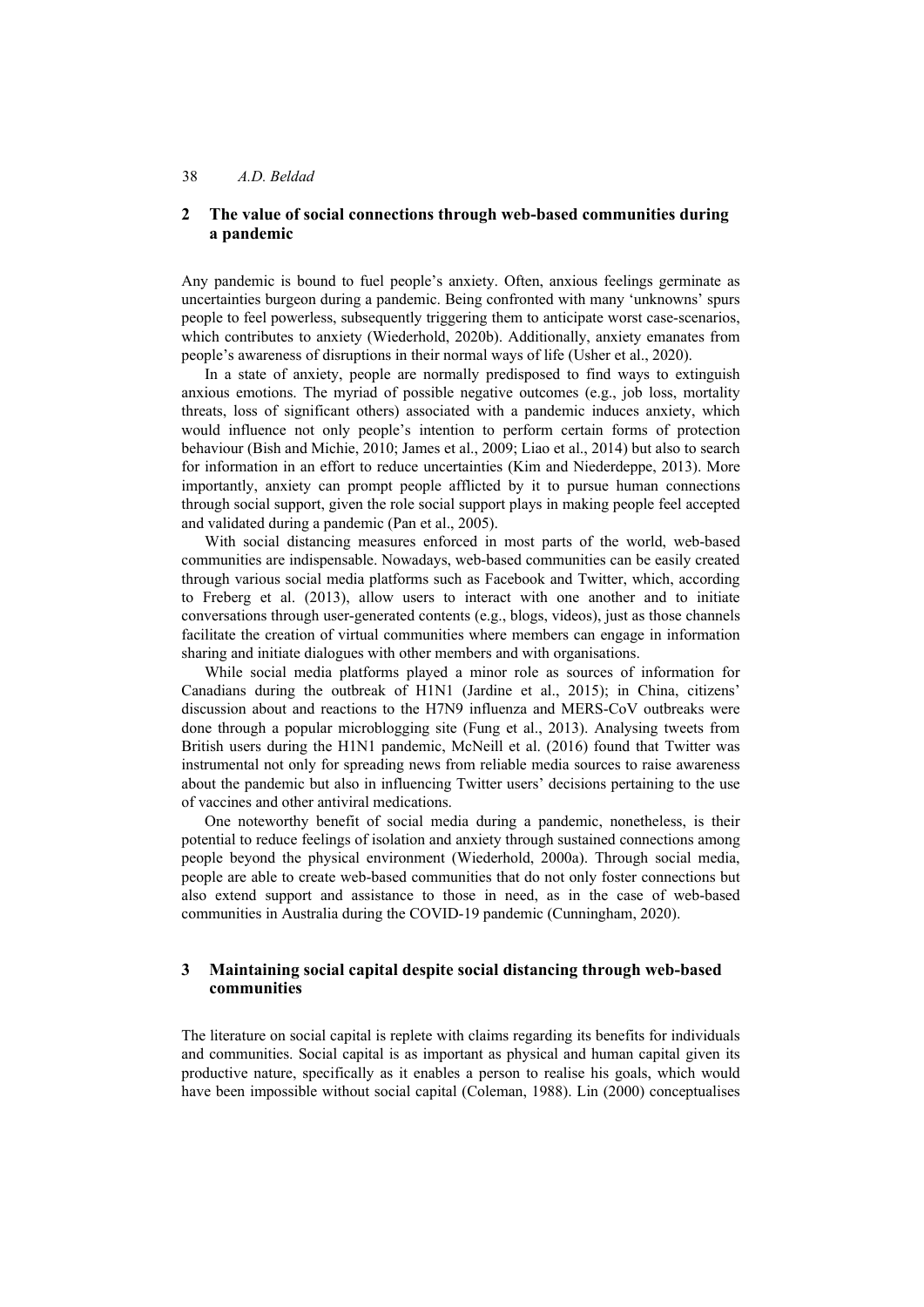social capital as having two dimensions – firstly, the resources inherent in an individual's social relations, and, secondly, the location of that individual within his social network. The author further claims that social capital provides an individual with both instrumental benefits (e.g., increased job opportunities, better earnings, earlier promotions) and expressive benefits (e.g., positive health).

Woolcock (1998, p.155) views social capital as "a broad term encompassing the norms and networks facilitating collective action for mutual benefit." According to Portes (1998), for an individual to possess social capital, he must be related to others who can potentially provide him with whatever form of advantage. The author adds that social capital performs three important functions as:

- a a source of social control (e.g., enforcement of norms)
- b a source of family support
- c a source of benefits that can be derived from a person's social networks.

In his book, *Bowling Alone*, Putnam (2000) differentiates social capital into two, namely, bridging social capital and bonding social capital. On the one hand, bridging social capital, Putnam states, is characterised by its inclusivity and its outward-looking focus, especially that networks based on bridging tend to include people from various social categories. He describes members of a bridging network to have 'weak ties', which, according to Granovetter (1983, p.201), are shared by individuals who are "less likely to be socially involved with one another." Examples of bridging social capital include social movements and religious organisations. Putnam (2000, p.22) argues that bridging networks are "better for linkage to external assets and for information diffusion".

On the other hand, bonding social capital, Putnam claims, is characterised by its exclusivity and by its inward-looking focus, as networks based on bonding developed out of choice and/or necessity and have the tendency to amplify exclusive group identities and emphasise group homogeneity. Additionally, members of a bonding network, Putnam asserts, share strong ties, which, according to Granovetter (1983), are shared by individuals who are socially involved with one another. Examples of bonding social capital include professional associations and local community groups. According to Putnam (2000, p.22), bonding networks are "good for undergirding specific reciprocity and mobilizing solidarity".

It has been emphasised that stronger social capital effects are generated from face-to-face communications through the experience of interacting parties, the reciprocity that potentially emerged during interactions, and the frequency of interactions (Kittilson and Dalton, 2011). For people who have the necessary resources (e.g., technology, know-how), online social networks enable them to develop and sustain bridging and bonding social capital (Choi et al., 2011).

However, with the widespread implementation of social distancing measures during the COVID-19 pandemic, face-to-face interactions among individuals not belonging to the same household are substantially reduced. One can rightfully argue, then, that social capital, alongside individual freedom, is often compromised with the enforcement of social distancing measures during a pandemic (Reluga, 2010).

Still, social capital does not necessarily have to falter in times of social distancing, given the potential of the internet and other forms of advanced communication technologies to sustain Putnam's bridging and bonding social capital. Norris (2002),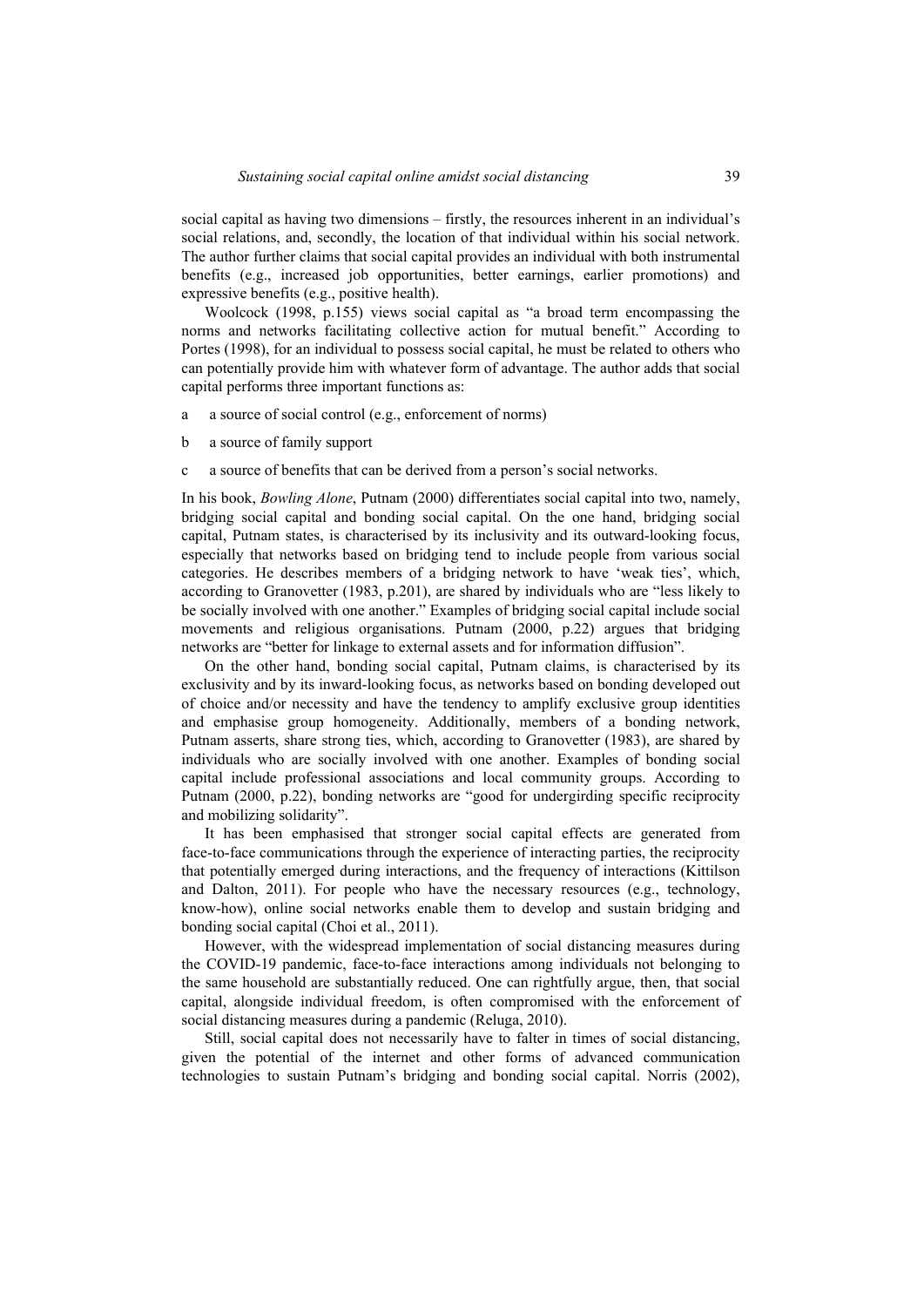citing results of a Pew survey, states that among people who are active online, their participation in online communities enables them to broaden their experience of a community by connecting to individuals who are different from themselves and to enhance their experience of a community by strengthening their existing social connections. This survey, Norris argues, signifies that online communities can amplify both bridging and bonding social capital.

Several researchers have reported how users of various online social networking (OSN) sites maintain their bridging and bonding social capitals according to their activities in those sites. Among Twitter users, for example, bridging social capital is cultivated through the number of people they follow on the site, while bonding social capital is attained through the number of followers those users have (Hofer and Aubert, 2013). In the case of Facebook, the use of a large number of site features and the frequent use of *likes* and *comments* are associated with bonding social capital, while the frequent use of *wall* and the preference for *status* and *groups* are associated with bridging social capital (Lee et al., 2014).

#### **4 Sustaining bridging social capital and bonding social capital through OSN sites during the COVID-19 pandemic**

In societies with high levels of internet access, the use of various OSN sites is already more popular than using traditional media channels. These sites have become so embedded in the lives of their users that experts describe such widespread site usage as a ritualised act (Debatin et al., 2009; Hoffman, 2012).

The potentials of OSN sites to boost users' bridging and bonding social capital depends on the primary motivations for using them. For instance, Facebook is deemed pivotal for cultivating bridging social capital when used to develop and maintain weak ties with a large number of distant social connections and acquaintances, given its functionality of allowing users to freely and quickly relay messages to a wider group of recipients (Hoffman, 2012). Nonetheless, maintaining bonding social capital using Facebook is also possible with the use of its instant messaging feature.

In 2017, Phua, Jin, and Kim conducted a study into the levels of bridging and bonding social capital people obtain from using Facebook, Twitter, Instagram, and Snapchat. The researchers found that bridging social capital is higher in Twitter than in the three other OSN sites, as the site enables users to follow other individuals with whom they do not share personal relationships (e.g., celebrities, politicians, organisations), thereby allowing users to maintain their weak ties. Bridging social capital is also higher in Instagram though comparatively lower than that of Twitter. Both Facebook and Snapchat, primarily used to connect with individuals with whom users have close and private relationships, have less opportunities for creating bridging social capital. However, as that same study shows, the use of Facebook and Snapchat for close relationships means that the highest level of bonding social capital can be obtained, when compared to using Twitter and Snapchat.

As previously mentioned, during the H1N1 pandemic, people capitalised on Twitter to broadcast their views on the crisis and to post information from reliable sources. The use of OSN sites for information sharing during a pandemic, however, has its dark side,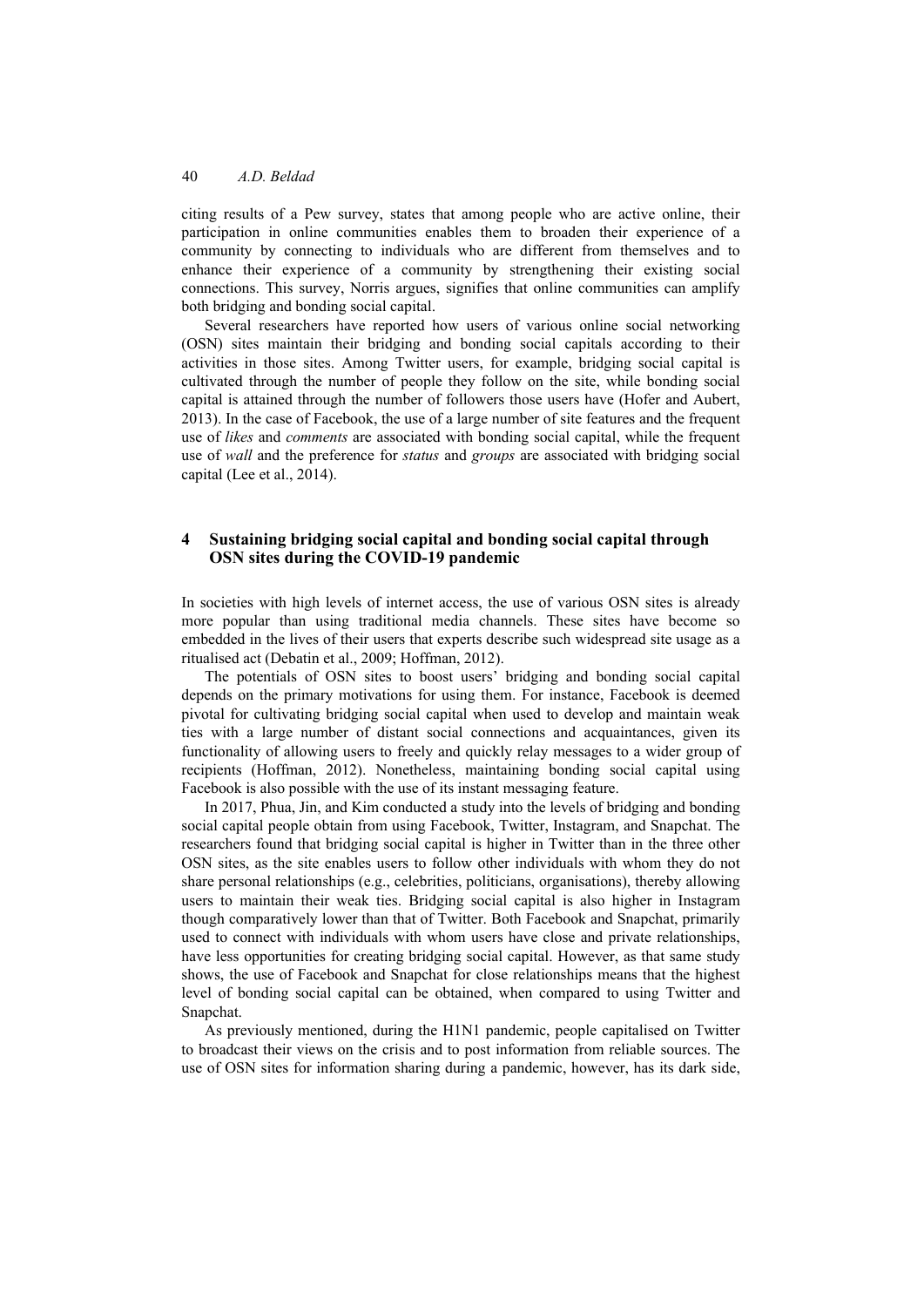as they have been instrumental in the dissemination of false news and erroneous information (e.g., conspiracy theories concerning the origins of COVID-19), especially during the COVID-19 pandemic (Limaye et al., 2020; Pazzanesse, 2020; Scott, 2020b).

Still, uncertainties resulting from the COVID-19 pandemic have prompted an increase in the number of people using OSN sites such as Facebook to connect with family members and friends during a lockdown (Ghaffary, 2020; Koeze and Popper, 2020; Wong, 2020) and to share information to their network members (Ghaffary, 2020). These are typical examples of how bridging and bonding social capital are sustained through social media.

## **5 Sustaining bonding social capital through instant messaging applications and video conferencing tools during the COVID-19 pandemic**

Maintaining online communication with strong ties, or sustaining bonding social capital, has been reported to improve people's well-being (Ishii, 2017). This is especially true during a pandemic when physical contacts are substantially reduced by social distancing measures. When aging parents who are at risk to the virus could not receive visits from their children and grandchildren, when colleagues could not temporarily collaborate and socialise with one another in a physical setting, and when students and teachers could not continue with their learning interactions in a physical classroom, a sense of normalcy in the 'new normal' of interacting from a distance ought to be maintained.

The psychological effects (e.g., loneliness, anxiety) of social distancing measures must be mitigated through constant communication with family members, friends, and peers. This is when instant messaging tools (e.g., WhatsApp) and video chat applications (e.g., Skype) become indispensable. Voice chats and group calls have been deemed instrumental in combating loneliness resulting from social distancing measures (Fiorillo and Gorwood, 2020).

Indeed, at the height of the COVID-19 pandemic, people are increasingly using tools that allow them to replicate their physical interactions with others in an online setting. However, text and instant messaging might be deemed insufficient, as people are increasingly clamouring to see their interaction partners. As Koeze and Popper (2020) reported, apps that did not manage to attract widespread usage prior to the pandemic (e.g., Google's chatting applications, Duo, and Houseparty) have witnessed a surge in the number of their users, given those apps' features of enabling groups of friends to participate in a single video chat or allowing users to play games with one another.

Additionally, with the closure of schools and universities and the widespread implementation of work-at-home regulations, people are forced to attend lectures or continue their professional activities at the comfort of their homes. Lectures, discussions, consultations, and meetings are happening on Zoom, Google Hangouts, and Microsoft Teams (Koeze and Popper, 2020). This overreliance on technologies to pursue a 'normal' work and social life in uncertain times, however, has serious implications for online privacy, an issue that will be discussed in the next section.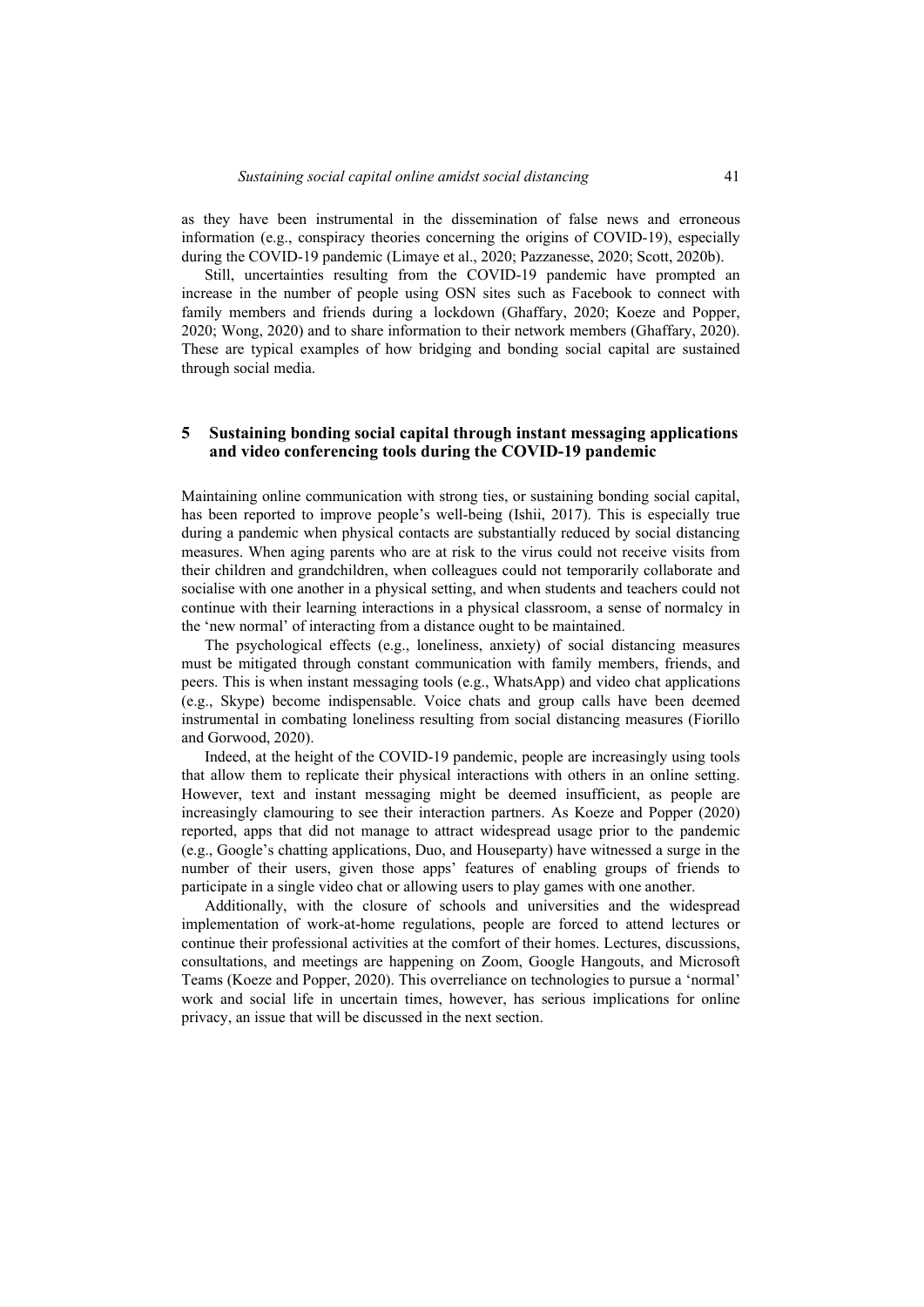## **6 Issues with sustaining social capital through web-based communities during the COVID-19 pandemic**

COVID-19 has altered how people do things and live their lives, while current forms of communication technology have managed to smoothen disruptions in people's interactions and connections resulting from measures taken to reduce the unwanted consequences of the pandemic. While the benefits of various communication technologies for the maintenance of people's social capital and for their mental well-being could not be downplayed, the 'new normal' of pursuing the usual daily activities and tasks online comes with certain costs. The issues associated with the transition from physical interaction to online communication are of structural and socio-psychological nature.

## *6.1 Digital inequality: a structural issue with sustaining social capital online during the COVID-19 pandemic*

People's experiences with social distancing measures (e.g., lockdowns, school closures, community quarantines) considerably differ. The COVID-19 pandemic is highlighting certain forms of inequalities for all affected citizens (e.g., differential access to work, income, financial safety nets, and healthcare). However, in relation to the maintenance of social capital online, differential access to the internet is a serious form of inequality. Whereas billions of people are going online to stay connected during the COVID-19 pandemic, for almost half of the world's population without internet connection, the move to the digital environment for communication, information, and other forms of exchanges is unimaginable (Broom, 2020). This digital inequality has severe implications for educational equality and for maintaining social connections in desperate times.

It has been reported that among students from poor communities, their lack of access to the internet makes it impossible for them to follow online classes and lectures at the height of the COVID-19 pandemic (Jalli, 2020; John et al., 2020). Without an internet connection, it also becomes unthinkable for people not only to proceed with their educational activities but also to continue working at home and to be socially connected. And alongside the absence of internet access is the poor quality of broadband speed, which could have an impact not only on work-related video conferences but also on the quality of healthcare delivered online (Holpuch, 2020).

Nonetheless, digital inequality, also referred to as digital divide, is characterised not only by differential access to the technology (e.g., having a computer, having a reliable and stable internet connection) but also by variations in levels of experience with, skills in, and opportunities for using the internet (Van Dijk and Hacker, 2003). The point related to variations in experience and skills is crucial, especially when considering the experience of people who are older than 70.

It has been reported that senior citizens belonging to the age cluster previously mentioned are seriously at risk from COVID-19, and, hence, have a strong incentive to physically isolate themselves from family members and friends. A study with Swiss internet users found that while the digital divide is narrowing for younger users, the gap for those over 70 years old is an issue (Friemel, 2016). Underscoring that the 'elderly' could not be regarded as a homogenous group, Niehaves and Platfautt (2014), in their survey with German internet users, revealed that older seniors were less likely to adopt the internet than younger seniors.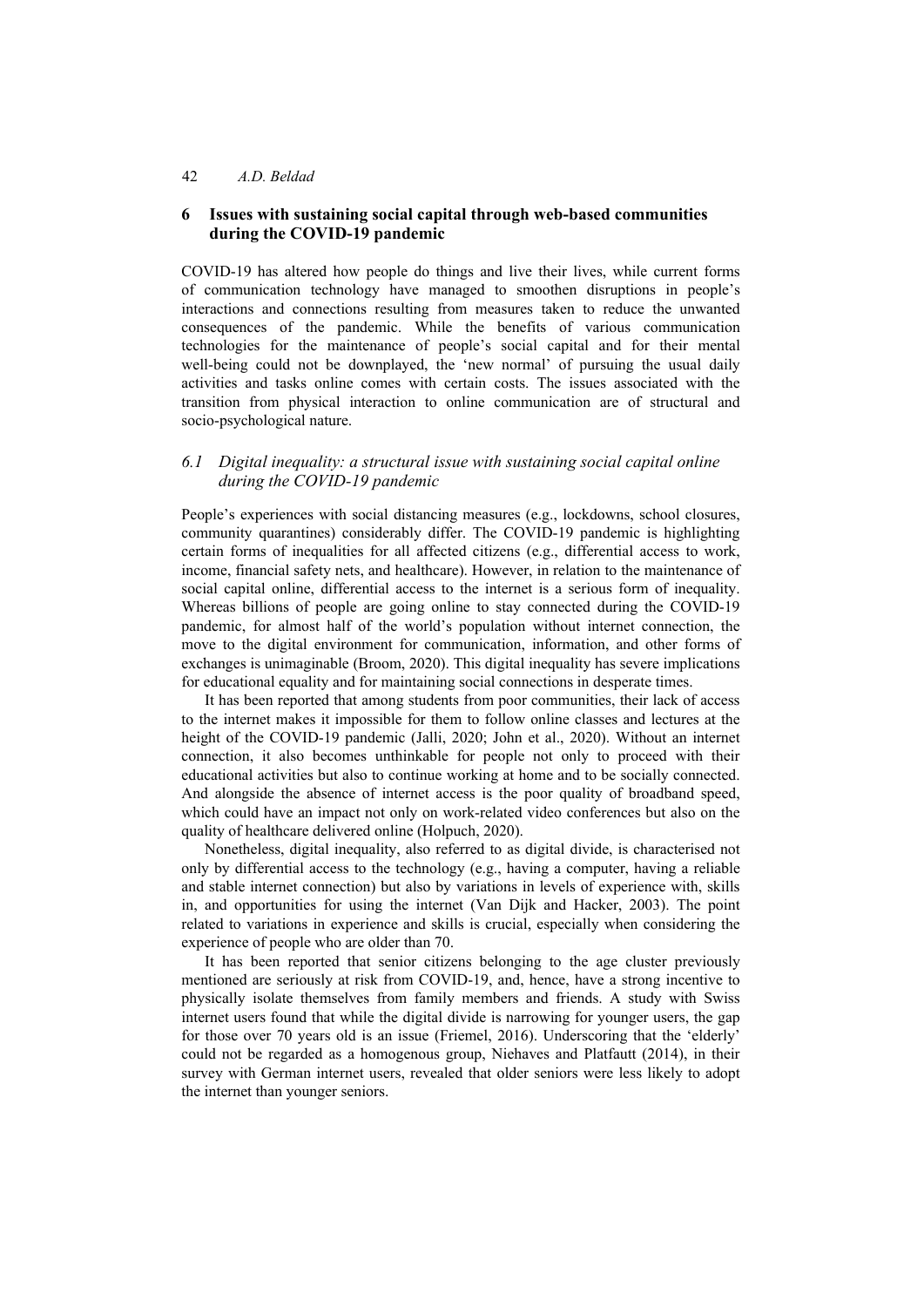Citing a study by the Pew Research Center in 2016, Anderson and Perrin (2017) reported that a third of American adults aged 65 years and older indicated to have never used the internet, while approximately half reported not having home broadband services. Setting aside the figures from an American context, if the number of elderly people with limited resources to establish and sustain online connections with family and friends is quite high, specifically in less developed and developing countries, the difficulty for the elderly to maintain their social capital during the COVID-19 pandemic would be an unsettling issue.

While a segment of the elderly population, especially in developed countries, might be spared from the risks of depression, loneliness, and social isolation by video chatting with family members through Skype and Zoom (Atabakhsh and Todd, 2020; Zamir et al., 2018), majority of senior citizens in countries with low or limited access to the internet would most likely be deprived of the amenities offered by modern modes of communication, especially during a pandemic.

#### *6.2 Socio-psychological issues with maintaining social capital online during the COVID-19 pandemic*

Managing one's social capital online can be asynchronous (e.g., posting messages on Facebook, sharing information via Twitter, commenting on discussion forums) or synchronous (e.g., video chatting through Skype, text chats). Both communication modalities have their share of advantages and disadvantages. On the one hand, asynchronous communication enables a person to carefully think about his message, although it is constrained by the absence of immediate feedback from the message recipient (Chan, 2011). On the other hand, synchronous communication is characterised by high involvement between interacting parties, common ground, and synchronised interaction (Burgoon et al., 2010). The requirement for interacting parties to be available at an appointed time, however, is a downside for synchronous communication. Whether a person opts for asynchronous communication or synchronous communication to maintain connections online during the COVID-19 pandemic, issues of social or psychological character can be expected.

#### *6.2.1 Privacy concerns*

The first issue is that the use of OSN sites, video chatting apps, and instant messaging tools is susceptible to privacy violations. Sharing various types of information on an OSN site might have its benefits, but this act of sharing also compromises a person's online privacy (Beldad, 2015; Houghton and Joinson, 2010). Privacy violations in an OSN context could be attributed to the actions of the sites themselves (e.g., commercialising users' information), to the actions of unauthorised third parties (e.g., illegally accessing users' information for purposes unknown to them and which could potentially harm them), and to the actions of individuals within the users' social network (e.g., misusing users' information with the aim of tarnishing their reputation) (Beldad, 2015).

The need for social connection in uncertain times prompted a substantial increase in the rate of social media and instant messaging app use. Recent data show that text message and voice application WhatsApp has experienced a surge in usage from 27% during the early phase of the COVID-19 pandemic to 41% during the middle phase (in Spain, WhatsApp usage rate rose to 76%), while Facebook and Instagram (alongside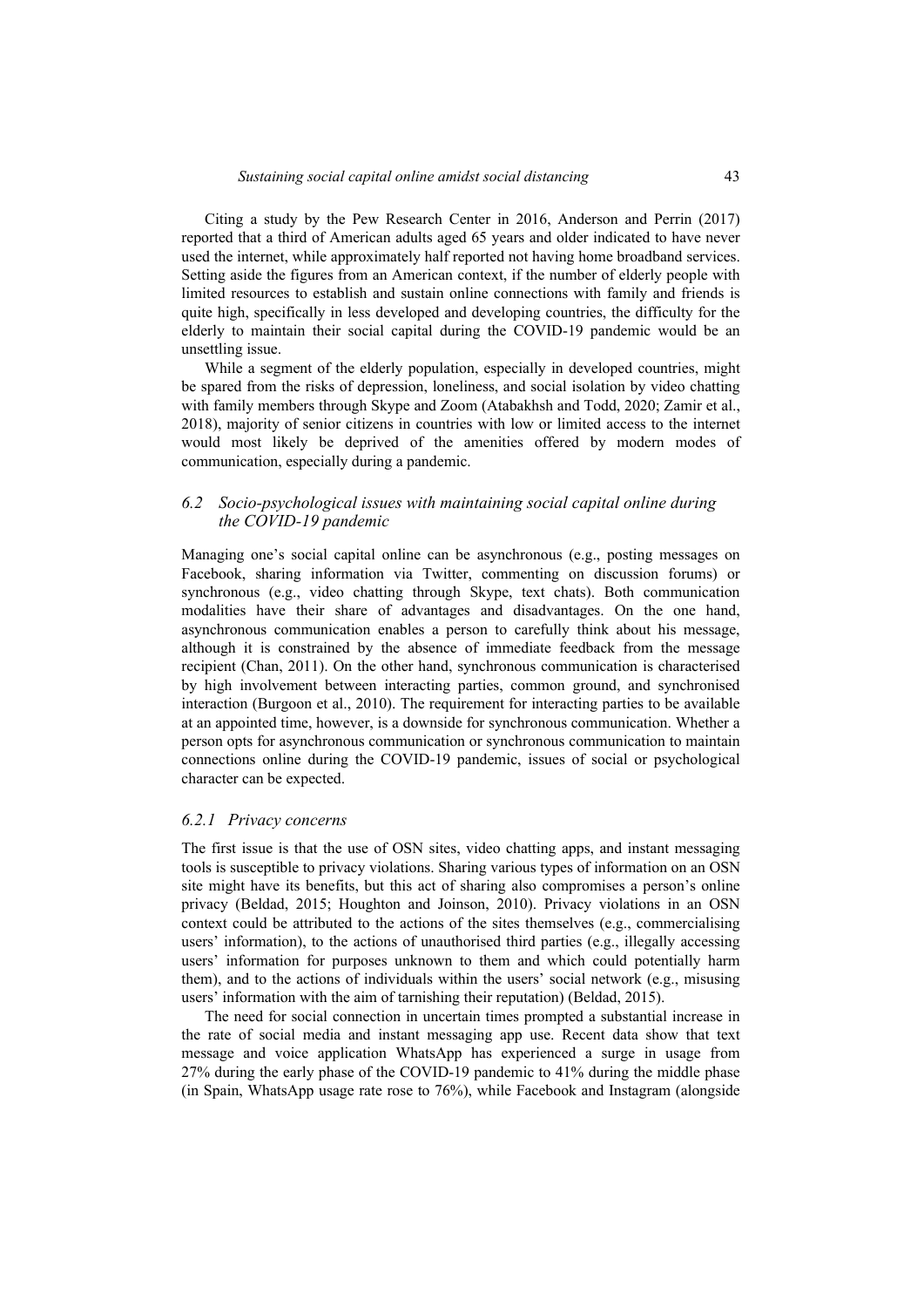WhatsApp) witnessed an increase of 40% in usage among individuals within the age cluster 18 to 34 years (Perez, 2020). Usage rate increase means more data and information are voluntarily and involuntarily shared online, which subsequently means that the probability for users' online privacy to be compromised is high.

The trend of working at home also spurred dependence on video chatting tools such as Zoom, Google Hangouts, and Microsoft Teams, which brings privacy issues to the fore. For instance, Zoom, which has been adopted by schools and universities to provide online education, has been swamped with questions from parents and privacy experts concerning the use of children's data, as a software inside the app has been found to be sending users' data to Facebook (Hakim and Singer, 2020). Furthermore, instances of intrusion have also plagued usage of Zoom, as hackers were able to join supposedly private video conferences and post lewd, offensive, and hateful contents (Brooks, 2020; Tyko, 2020). These clear-cut cases of security failures are exposing the vulnerability of internet users' online privacy at a time when dependence on the internet during a pandemic is high.

#### *6.2.2 Fatigue and exhaustion*

The second issue associated with the use of video chatting tools is online meeting fatigue and exhaustion. For people thrust to carry on with their daily activities online, the experience of being mentally drained and physically depleted after a call has been a common complain (Miller, 2020; Spicer, 2020), prompting the notion of 'Zoom fatigue' (Sklar, 2020). One explanation for this is that during a face-to-face conversation, people are able to divide their focus on the words being spoken and on the non-verbal cues (e.g., facial expressions, hand movements) emitted by interacting parties, whereas during an online video call users are forced to attend to words for most of the time (Sklar, 2020). The author furthers that even if interacting individuals can see each other on screen, poor video quality and technical glitches can dampen efforts to derive meanings from minute facial expressions.

In the absence of other non-verbal cues during a video call, users can only rely on eye contact (Sklar, 2020). Maintenance of eye contact is important for regulating social interactions (Hietanen et al., 2008) and for determining the focus of an interaction partner's direction of attention (Emery, 2000). At the same time, eye contact helps interacting parties in perceiving certain emotions expressed by their faces (Bohannon et al., 2013). However, during a video call, eye contact can be threatening and uncomfortable when maintained for a long period of time (Moyer, 2016).

Momentary silence and delayed response may not severely distort interaction quality in an offline setting, but their inevitability in video calls can generate anxiety about the technology (Sander and Bauman, 2020). Delays in responding are inherent in video conferences, and they could impact interaction quality. Response delays of 1,200 milliseconds can already trigger a person to perceive his interaction partners as less attentive, when compared to response delays of 0 to 400 milliseconds (Schoenenberg et al., 2014).

Fatigue could also be attributed to technical glitches during the video call: network delays causing out-of-sync conversations and low-quality audio signals impacting speech clarity and distorting utterances (Hines and Sun, 2020). Missing elements in utterances impose cognitive demands on the message recipient, as gaps must be filled to make sense of what was said (Hines and Sun, 2020; Spicer, 2020). Unsynchronised conversations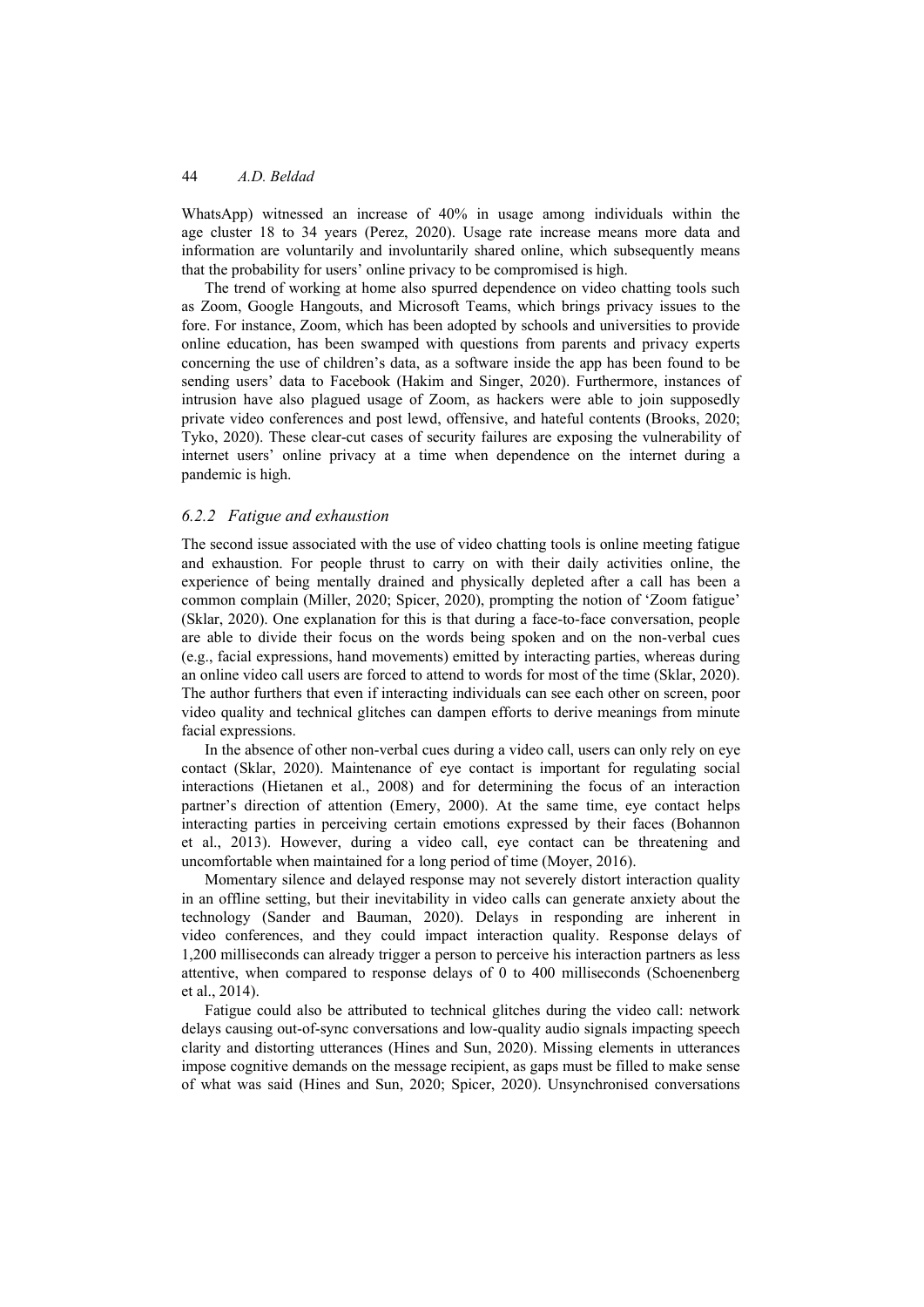(e.g., interacting parties talking over each other), muffled speeches, and unclear and incomplete utterances can trigger non-understanding, misunderstanding, and misinterpretation. Understanding difficulties due to poor audio quality during an online meeting can be vexing if the discussion concerns highly pertinent subject matters.

#### *6.2.3 Absence of cues vs. awareness of one's objective self*

Users' personality can influence their preference for certain channels when maintaining their social capital online and how they use those channels. Regarding channel preference, it is known that people high in extraversion and low in neuroticism tend to prefer richer channels for their communication (e.g., face-to-face) than leaner channels such as e-mails (Hertel et al., 2008). Additionally, people with high levels of shyness are reported to increasingly use OSN sites and to be more satisfied with and closer to their friends in those sites when compared to those with low levels of shyness (Baker and Oswald, 2010).

Regarding the ways people use communication technology, individuals high in extraversion tend to use an OSN site for communication with others; while high levels of neuroticism, agreeableness, and extraversion are positively related to users' propensity to express their actual selves online (Seidman, 2013). That same study found that people high in conscientiousness are careful in how they present themselves.

When maintaining social capital online, hence, some people might prefer to engage in synchronous communication in which social presence is high and almost all non-verbal cues can be conveyed, while others might opt for synchronous communication using tools that allow them to withhold facial cues and bodily movements. Others still will just be contented engaging in asynchronous communication in which real-time presence and all forms of nonverbal cues (e.g., expressions, gestures) are missing. It is worth noting, however, that the use of emoticons to compensate for the absence of non-verbal cues in most asynchronous communication and in some instances of synchronous interaction (e.g., text chat) has already gained traction (Derks et al., 2007).

What is apparent in the ways people conduct their activities and maintain their social connections online is that access to a range of non-verbal cues inherent in a face-to-face communication is virtually limited or artificially compensated. While video call technologies such as Skype, for example, can potentially match the level of authenticity characterising face-to-face interactions (Janghorban et al., 2014), video calls are not as rich as face-to-face meetings (Bohannon et al., 2013). Video calls require interacting parties to process whatever nonverbal cues have been transmitted, and this can already be mentally taxing (Sander and Bauman, 2020).

Then, there is the other problem – seeing one's face on screen. To replicate face-to-face interactions, people are compelled to switch their cameras on. In most cases, they do not only see their interaction partners but also themselves. For some individuals, constantly seeing themselves on screen can be uncomfortable and unpleasant. In fact, the Theory of Objective Self-Awareness stipulates that "focusing attention on the self brought about objective self-awareness, which initiated an automatic comparison of the self against standards" [Silvia and Duval, (2001), p.213]. And the individual perception that one's self does not meet certain standards might cause frustration.

Wegge (2006) states that people who saw an image of themselves during a video call are predisposed to feel negative emotions such as dislike and shame, as this confrontation with one's image on screen amplifies self-awareness, eventually triggering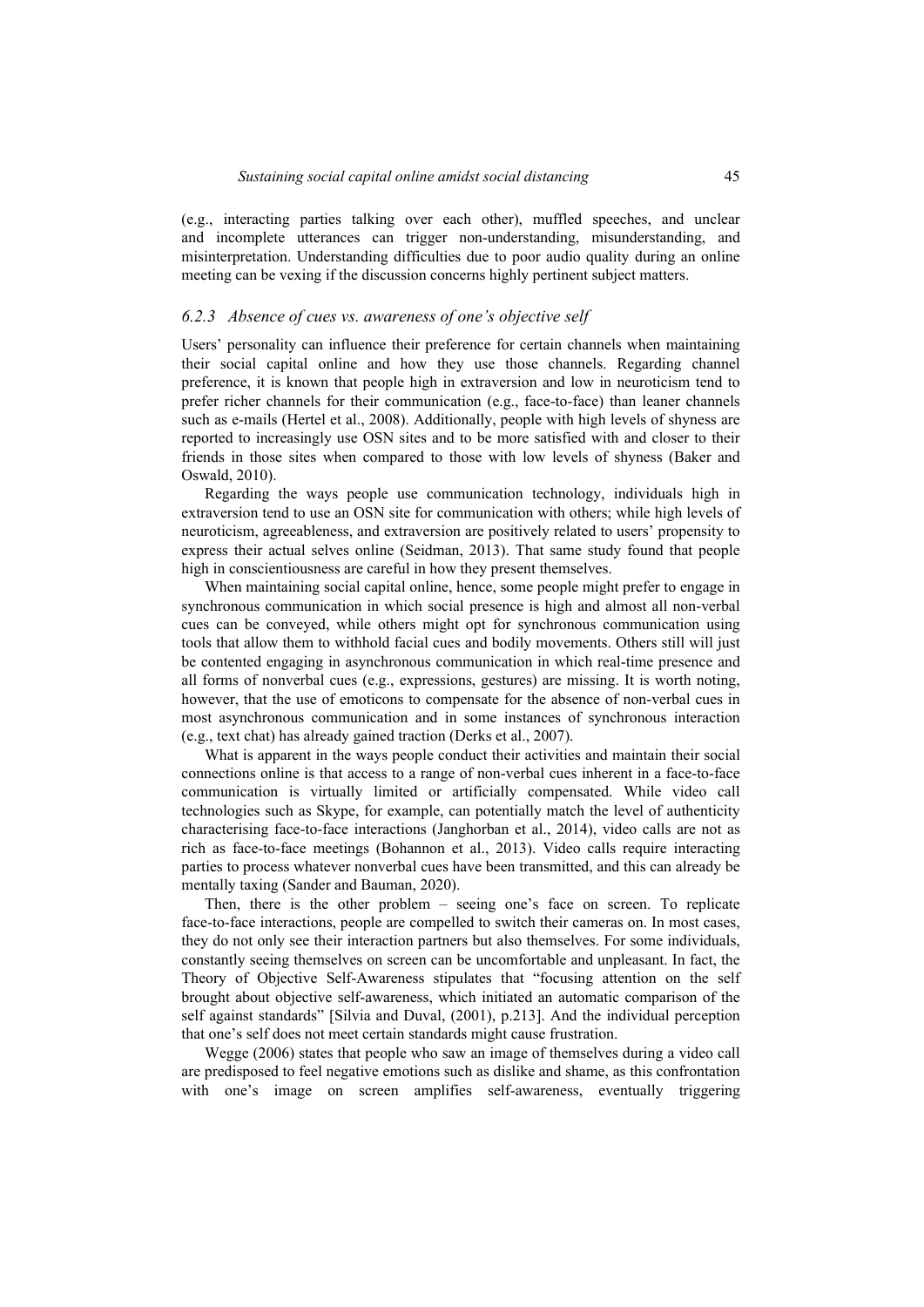self-regulation. In one experiment, Miller et al. (2017) found that video call participants who saw themselves on screen experienced increased self-awareness, which eventually impacted how they performed during the call (e.g., use of socially focused words, reduced use of words expressing certainty).

#### *Insights from the 'new normal' of shifting most interactions online*

The 'new normal' people frequently talked about nowadays – from keeping a safe distance from others when in public places to shifting most activities to the virtual space – can certainly alter the ways people look at the things they normally do prior to the COVID-19 pandemic. If there is one valuable take-away from this 'new normal', it is the realisation that people can carry on with their businesses and affairs with their access to new modes of communication.

Even before the pandemic, social media, instant messaging channels, and video conferencing tools have already altered the ways people connect and communicate. Their role in sustaining connections is even more important at this time when everybody is strongly advised to refrain from physical contacts.

That platforms such as Facebook, Instagram, Skype, and Microsoft Teams are enabling people to easily connect with one another unconstrained by time and space is an indisputable fact. Through those channels, maintaining bridging and bonding social capital has become possible. However, there is a limit to people's dependence on social media and other modern communication applications to cultivate bonding social capital. Face-to-face interactions, according to Townsend et al. (2016), remain a pivotal ingredient for maintaining bonding social capital and for cultivating relationships built on trust.

The clamour to return to normal face-to-face interactions is expectedly intensifying after months of social distancing measures. But until an effective vaccine for COVID-19 is developed, people are left with no other choice but to maintain their connections and interactions online. As previously mentioned, the current forms of communication technologies are allowing people to proceed with their professional tasks and social activities at a distance, although the issues associated with the increased use of these technologies should not be undermined.

It is highly likely that after this COVID-19 pandemic, more people will be increasingly open to a hybrid form of interaction, socialisation, and collaboration. However, the benefits offered by modern communication technologies must be experienced not just by some, but by a large number of the global population.

#### **References**

- Abel, T. and McQueen, D. (2020) 'The COVID-19 pandemic calls for spatial distancing and social closeness: not for social distancing!', *International Journal of Public Health*, Vol. 65, No. 3, p.231.
- Anderson, M. and Perrin, A. (2017) 'Tech adoption climbs among older adults', *Pew Research Center*, 17 May [online] https://www.pewresearch.org/internet/2017/05/17/tech-adoptionclimbs-among-older-adults/ (accessed 5 May 2020).
- Atabakhsh, V. and Todd, J. (2020) 'Video chats can ease social isolation for older adults during coronavirus pandemic', *The Conversation*, 14 April [online] https://theconversation.com/ video-chats-can-ease-social-isolation-for-older-adults-during-coronavirus-pandemic-135890 (accessed 10 May 2020).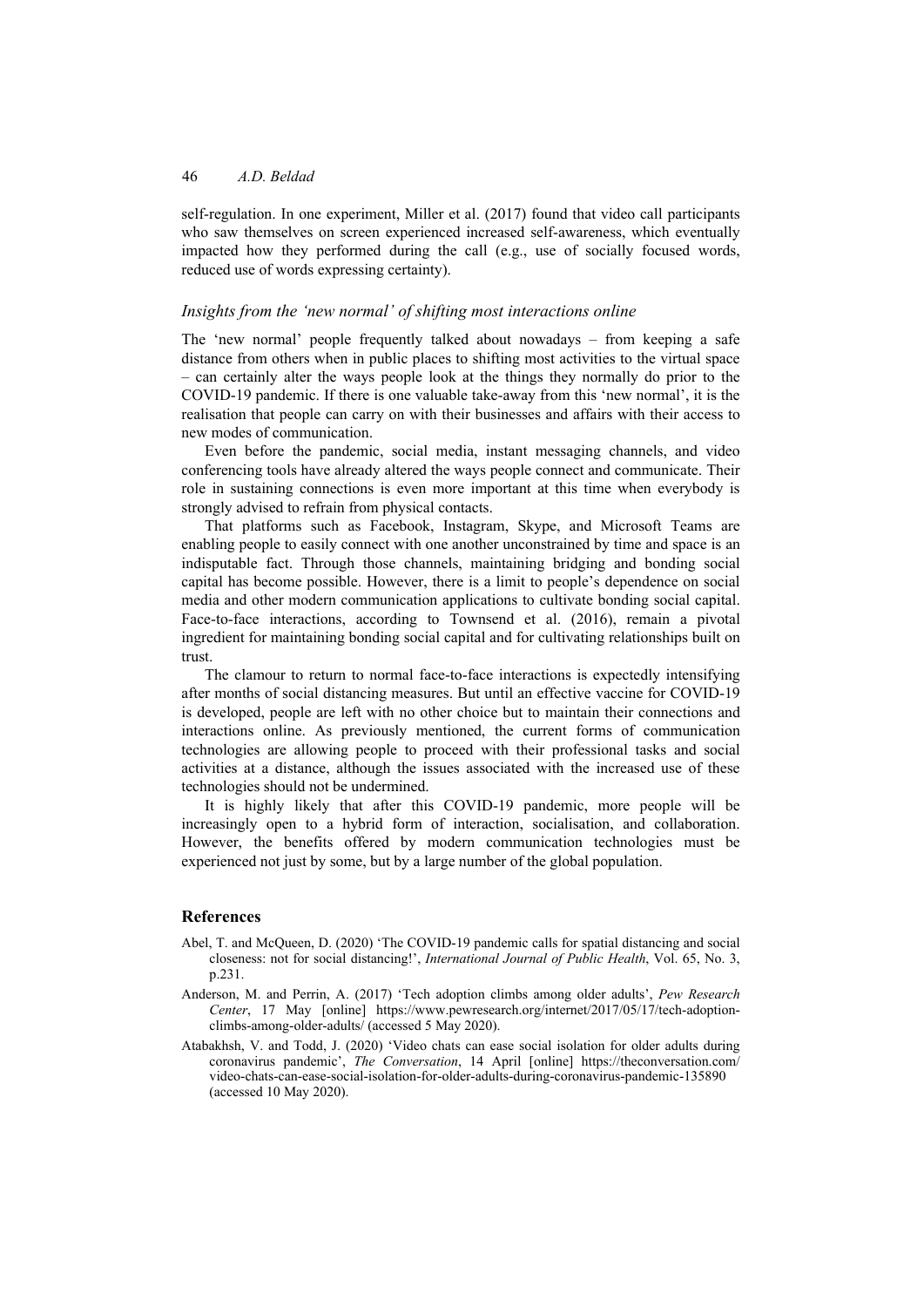- Baker, L.R. and Oswald, D.L. (2010) 'Shyness and online social networking services', *Journal of Social and Personal Relationships*, Vol. 27, No. 7, pp.873–889.
- Baumeister, R.F. and Leary, M.R. (1995) 'The need to belong: desire for interpersonal attachments as a fundamental human motivation', *Psychological Bulletin*, Vol. 117, No. 3, pp.497–529.
- Beldad, A. (2015) 'Sharing to be social, posting to be popular: factors influencing non-static personal information disclosure on Facebook among young Dutch users', *International Journal of Web Based Communities*, Vol. 11, Nos. 3–4, pp.357–374.
- Bish, A. and Michie, S. (2010) 'Demographic and attitudinal determinants of protective behaviours during a pandemic: a review', *British Journal of Health Psychology*, Vol. 15, No. 4, pp.797–824.
- Bohannon, L.S., Herbert, A.M., Pelz, J.B. and Rantanen, E.M. (2013) 'Eye contact and video-mediated communication: a review', *Displays*, Vol. 34, No. 2, pp.177–185.
- Brooks, K.J. (2020) 'Zoom says it will fix security holes that video hackers have exploited', *CBS News*, 3 April [online] https://www.cbsnews.com/news/zoom-video-conferencingfeature-freeze-security-flaws/ (accessed 5 May 2020).
- Brooks, S.K., Webster, R.K., Smith, L.E., Woodland, L., Wessely, S., Greenberg, N. and Rubin, G.J. (2020) 'The psychological impact of quarantine and how to reduce it: rapid review of the evidence', *Lancet*, Vol. 395, No. 10227, pp.912–920.
- Broom, D. (2020) 'Coronavirus has exposed the digital divide like never before', *World Economic Forum*, 22 April [online] https://www.weforum.org/agenda/2020/04/coronavirus-covid-19 pandemic-digital-divide-internet-data-broadband-mobbile/ (accessed 8 May 2020).
- Burgoon, J.K., Chen, F. and Twitchell, D.P. (2010) 'Deception and its detection under synchronous and asynchronous computer-mediated communication', *Group Decision and Negotiation*, Vol. 19, No. 4, pp.345–366.
- Chan, M. (2011) 'Shyness, sociability, and the role of media synchronicity in the use of computer‐mediated communication for interpersonal communication', *Asian Journal of Social Psychology*, Vol. 14, No. 1, pp.84–90.
- Choi, S.M., Kim, Y., Sung, Y. and Sohn, D. (2011) 'Bridging or bonding? A cross-cultural study of social relationships in social networking sites', *Information, Communication, & Society*, Vol. 14, No. 1, pp.107–129.
- Chuang, Y.C., Huang, Y.L., Tseng, K.C., Yen, C.H. and Yang, L.H. (2015) 'Social capital and health-protective behavior intentions in an influenza pandemic', *PLoS ONE*, Vol. 10, No. 4, p.e0122970, DOI: 10.1371/journal.pone.0122970.
- Cohut, M. (2020) 'Why social distancing is key in containing the new coronavirus', *Medical News Today*, 21 March [online] https://www.medicalnewstoday.com/articles/why-social-distancingis-key-in-containing-the-new-coronavirus (accessed 8 May 2020).
- Coleman, J.S. (1988) 'Social capital in the creation of human capital', *American Journal of Sociology*, Supplement: Organizations and Institutions: Sociological and Economic Approaches to the Analysis of Social Structure, Vol. 94, pp.S95–S120.
- Cunningham, K. (2020) 'People need to be supportive': communities gather online in the coronavirus crisis', *The Guardian*, 16 March [online] https://www.theguardian.com/ lifeandstyle/2020/mar/17/people-need-to-be-supportive-finding-community-online-in-thecoronavirus-crisis (accessed 7 May 2020).
- Debatin, B., Lovejoy, J.P., Horn, A.K. and Hughes, B.N. (2009) 'Facebook and online privacy: attitudes, behaviors, and unintended consequences', *Journal of Computer-Mediated Communication*, Vol. 15, No. 1, pp.83–108.
- DeLuca, S., Papageorge, N. and Kalish, E. (2020) 'The unequal cost of social distancing', *John Hopkins University & Medicine: Coronavirus Resource Center* [online] https://coronavirus.jhu.edu/from-our-experts/the-unequal-cost-of-social-distancing (accessed 7 May 2020).
- Derks, D., Bos, A. and Von Grumbkow, J. (2007) 'Emoticons and social interaction on the internet: the importance of social context', *Computers in Human Behavior*, Vol. 23, No. 1, pp.842–849.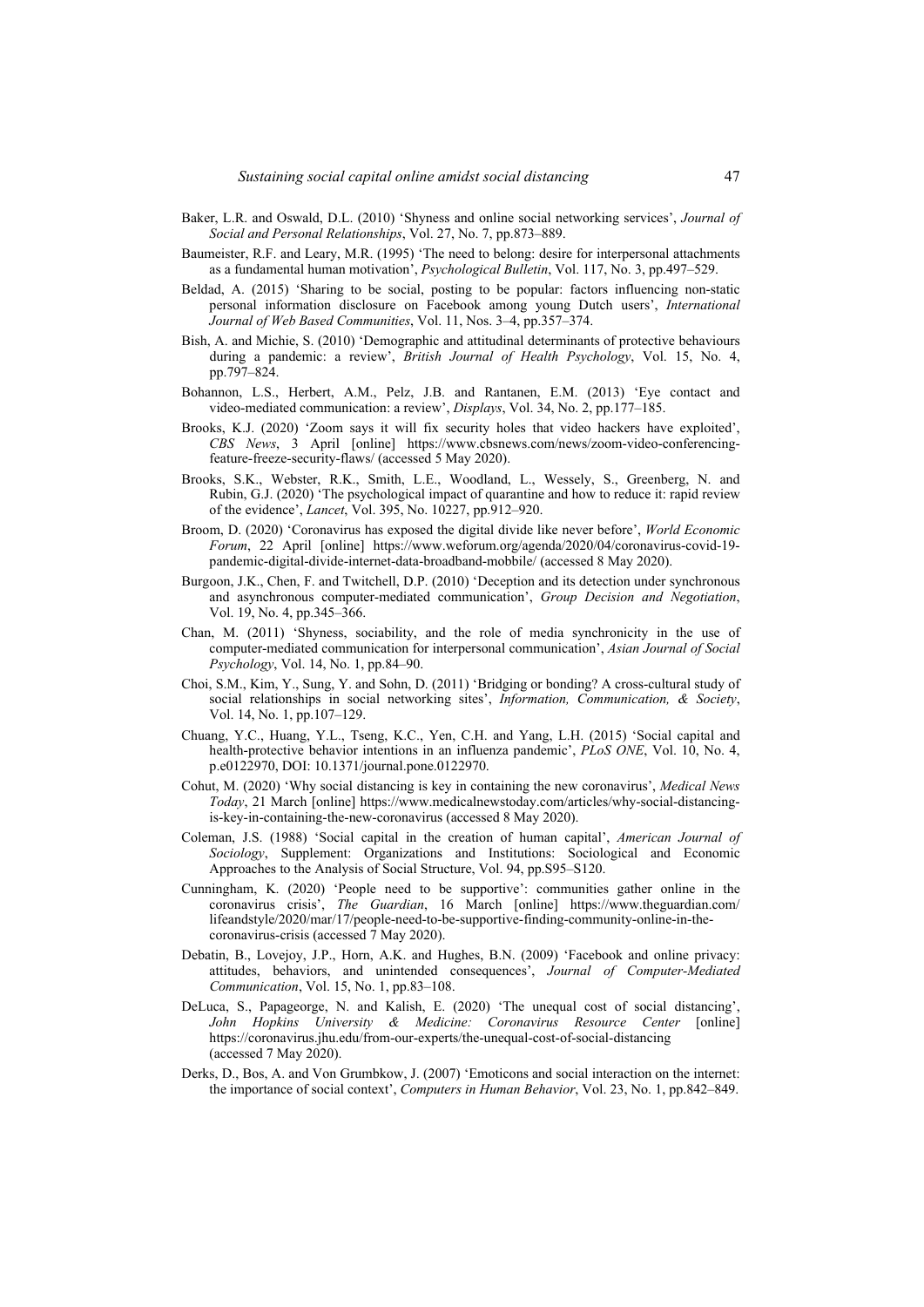- Emery, N.J. (2000) 'The eyes have it: the neuroethology, function, and evolution of social gaze', *Neuroscience and Biobehavioral Reviews*, Vol. 24, No. 6, pp.581–604.
- Fiorillo, A. and Gorwood, P. (2020) 'The consequences of the COVID-19 pandemic on mental health and implications for clinical practice', *European Psychiatry*, Vol. 63, No. 1, p.e32, pp.1–2, DOI: https://doi.org/10.1192/j.eurpsy.2020.35.
- Freberg, K., Palenchar, M.J. and Veil, S.R. (2013) 'Managing and sharing H1N1 crisis information using social media bookmarking services', *Public Relations Review*, Vol. 39, No. 3, pp.178–184.
- Friemel, T.N. (2016) 'The digital divide has grown old: determinants of a digital divide among seniors', *New Media & Society*, Vol. 18, No. 2, pp.313–331.
- Fung, I.C., Fu, K.W., Ying, Y., Schaible, B., Hao, Y., Chan, C.H. and Tse, Z. (2013) 'Chinese social media reaction to the MERS-CoV and avian influenza A(H7N9) outbreaks', *Infectious Diseases of Poverty*, Vol. 2, No. 31, DOI: https://doi.org/10.1186/2049-9957-2-31.
- Galea, S., Merchant, R.M. and Lurie, N.L. (2020) 'The mental health consequences of COVID-19 and physical distancing: the need for prevention and early intervention', *JAMA Internal Medicine*, DOI: 10.1001/jamainternmed.2020.1562.
- Ghaffary, S. (2020) 'People are using Facebook more than ever during the coronavirus pandemic but its business is still taking a hit', *Vox*, 29 April [online] https://www.vox.com/2020/ 4/29/21241601/facebook-coronavirus-pandemic-users-advertising-growth-making-losingmoney-users-q1-2020-earnings (accessed 11 May 2020).
- Godin, M. (2020) 'As cities around the world go on lockdown, victims of domestic violence look for a way out', *Time*, 18 March [online] https://time.com/5803887/coronavirus-domesticviolence-victims/ (accessed 5 May 2020).
- Granovetter, M. (1983) 'The strength of weak ties: a network theory revisited', *Sociological Theory*, Vol. 1, pp.201–233.
- Hakim, D. and Singer, N. (2020) 'New York attorney general looks into Zoom's privacy practices', *New York Times*, 30 March [online] https://www.nytimes.com/2020/03/30/technology/newyork-attorney-general-zoom-privacy.html?searchResultPosition=2 (accessed 9 May 2020).
- Heaney, C.A. and Israel, B.A. (2008) 'Social networks and social support', in Glanz, K., Rimerk, B.K. and Viswanath, K. (Eds.): *Health Behavior and Health Education*, 4th ed., pp.189–210, Jossey-Bass, San Francisco, CA.
- Hertel, G., Schroer, J., Batinic, B. and Naumann, S. (2008) 'Do shy people prefer to send e-mail? Personality effects on communication media preferences in threatening and nonthreatening situations', *Social Psychology*, Vol. 3, No. 4, pp.231–243.
- Hietanen, J.K., Leppänen, J.M., Peltola, M.J. and Ruuhiala, K.J. (2008) 'Seeing direct and averted gaze activates the approach – avoidance motivational brain systems', *Neuropsychologia*, Vol. 46, No. 9, pp.2423–2430.
- Hines, A. and Sun, P. (2020) 'Zoom fatigue: how to make video calls less tiring', *The Conversation*, 11 May [online] https://theconversation.com/zoom-fatigue-how-to-makevideo-calls-less-tiring-137861 (accessed 12 May 2020).
- Hofer, M. and Aubert, V. (2013) 'Perceived bridging and bonding social capital on Twitter: differentiating between followers and followees', *Computers in Human Behavior*, Vol. 29, No. 6, pp.2134–2142.
- Hoffman, D.L. (2012) 'Internet indispensability, online social capital, and consumer well-being', in Mick, D.G., Pettigrew, S., Pechmann, C. and Ozanne, J.L. (Eds.): *Transformative Consumer Research for Personal and Collective Well-Being*, pp.193–204, Routledge, New York, NY.
- Holpuch, A. (2020) 'US's digital divide 'is going to kill people' as covid-19 exposes inequalities', *The Guardian*, 13 April [online] https://www.theguardian.com/world/2020/apr/ 13/coronavirus-covid-19-exposes-cracks-us-digital-divide (accessed 8 May 2020).
- Houghton, D.J. and Joinson, A.N. (2010) 'Privacy, social network sites, and social relations', *Journal of Technology in Human Services*, Vol. 28, Nos. 1–2, pp.74–94.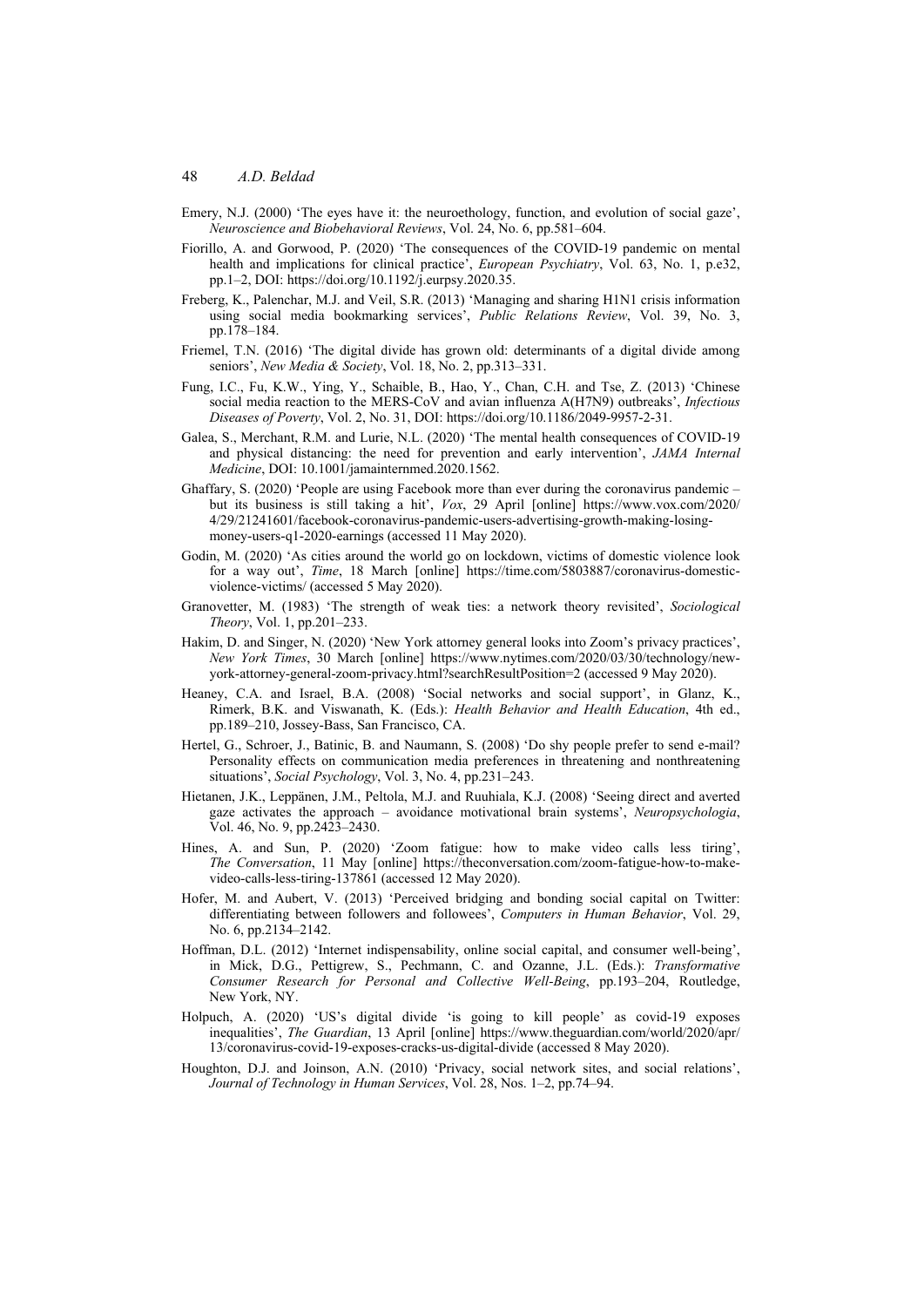- Ishii, K. (2017) 'Online communication with strong ties and subjective well-being in Japan', *Computers in Human Behavior*, Vol. 66, No. C, pp.129–137.
- Jalli, N. (2020) 'Lack of internet access in Southeast Asia poses challenges for students to study online amid COVID-19 pandemic', *The Conversation*, 17 March [online] https://theconversation.com/lack-of-internet-access-in-southeast-asia-poses-challenges-forstudents-to-study-online-amid-covid-19-pandemic-133787 (accessed 7 May 2020).
- James, R., Richard, A., Lisa, P. and Simon, W. (2009) 'Public perceptions, anxiety, and behaviour change in relation to the swine flu outbreak: cross sectional telephone survey', *BMJ*, Vol. 339, No. b2651, pp.1–8.
- Janghorban, R., Roudsari, R.L. and Taghipour, A. (2014) 'Skype interviewing: the new generation of online synchronous interview in qualitative research', *International Journal of Qualitative Studies on Health and Well-Being*, Vol. 9, No. 1, pp.1–3.
- Jardine, C.G., Boerner, F.U., Boyd, A.D. and Driedger, S.M. (2015) 'The more the better? A comparison of the information sources used by the public during two infectious disease outbreaks', *PLOS One*, Vol. 10, No. 10, p.e0140028 [online] https://doi.org/10.1371/ journal.pone.0140028.
- John, T., Gan, N. and Gupta, S. (2020) '90% of the world's students are in lockdown. It's going to hit poor kids much harder than rich ones', *CNN*, 22 April [online] https://edition.cnn.com/ 2020/04/22/world/coronavirus-vulnerable-children-intl-gbr/index.html (accessed 8 May 2020).
- Kelso, J.K., Milne, G.J. and Kelly, H. (2009) 'Simulation suggests that rapid activation of social distancing can arrest epidemic development due to a novel strain of influenza', *BMC Public Health*, Vol. 9, No. 117, pp.1–10.
- Kim, H.K. and Niederdeppe, J. (2013) 'The role of emotional response during an H1N1 influenza pandemic on a college campus', *Journal of Public Relations Research*, Vol. 25, No. 1, pp.30–50.
- Kittilson, M.C. and Dalton, R.J. (2011) 'Virtual civil society: the new frontier of social capital', *Political Behavior*, Vol. 33, No. 4, pp.625–644.
- Koeze, E. and Popper, N. (2020) 'The virus changed the way we internet', *The New York Times*, 7 April [online] https://www.nytimes.com/interactive/2020/04/07/technology/coronavirusinternet-use.html (accessed 6 May 2020).
- Lee, E., Kim, Y.J. and Ahn, J. (2014) 'How do people use Facebook features to manage social capital?', *Computers in Human Behavior*, Vol. 36, pp.440–445.
- Lee, J. (2020) 'Mental health effects of school closures during COVID-19', *The Lancet*, DOI: https://doi.org/10.1016/.
- Lewnard, J.A. and Lo, N.C. (2020) 'Scientific and ethical basis for social-distancing interventions against COVID-19', *The Lancet Infectious Diseases*, DOI: 10.1016/S1473-3099(20)30162-6.
- Liao, Q., Crowling, B.J., Lam, W., Ng, D. and Fielding, R. (2014) 'Anxiety, worry, and cognitive risk estimate in relation to protective behaviors during the 2009 influenza A/H1N1 pandemic in Hong Kong: ten cross-sectional surveys', *BMC Infectious Diseases*, Vol. 14, No. 169, pp.1–11.
- Limaye, R.J., Sauer, M., Ali, J., Bernstein, J., Wahl, B., Barnhill, A. and Labrique, A. (2020) 'Building trust while influencing online COVID-19 content in the social media world', *Lancet Digital Health*, 21 April [online] https://www.thelancet.com/journals/landig/article/ PIIS2589-7500(20)30084-4/fulltext (accessed 10 May 2020).
- Lin, N. (2000) 'Inequality in social capital', *Contemporary Sociology*, Vol. 29, No. 6, pp.785–795.
- Mak, W.W.S., Law, R.W., Woo, J., Cheung, F.M. and Lee, D. (2009) 'Social support and psychological adjustment to SARS: the mediating role of self-care self-efficacy', *Psychology and Health*, Vol. 24, No. 2, pp.161–174.
- McNeill, A., Harris, P.R. and Briggs, P. (2016) 'Twitter influence on UK vaccination and antiviral uptake during the 2009 H1N1 pandemic', *Frontiers in Public Health*, Vol. 4, No. 26, DOI: 10.3389/fpubh.2016.00026.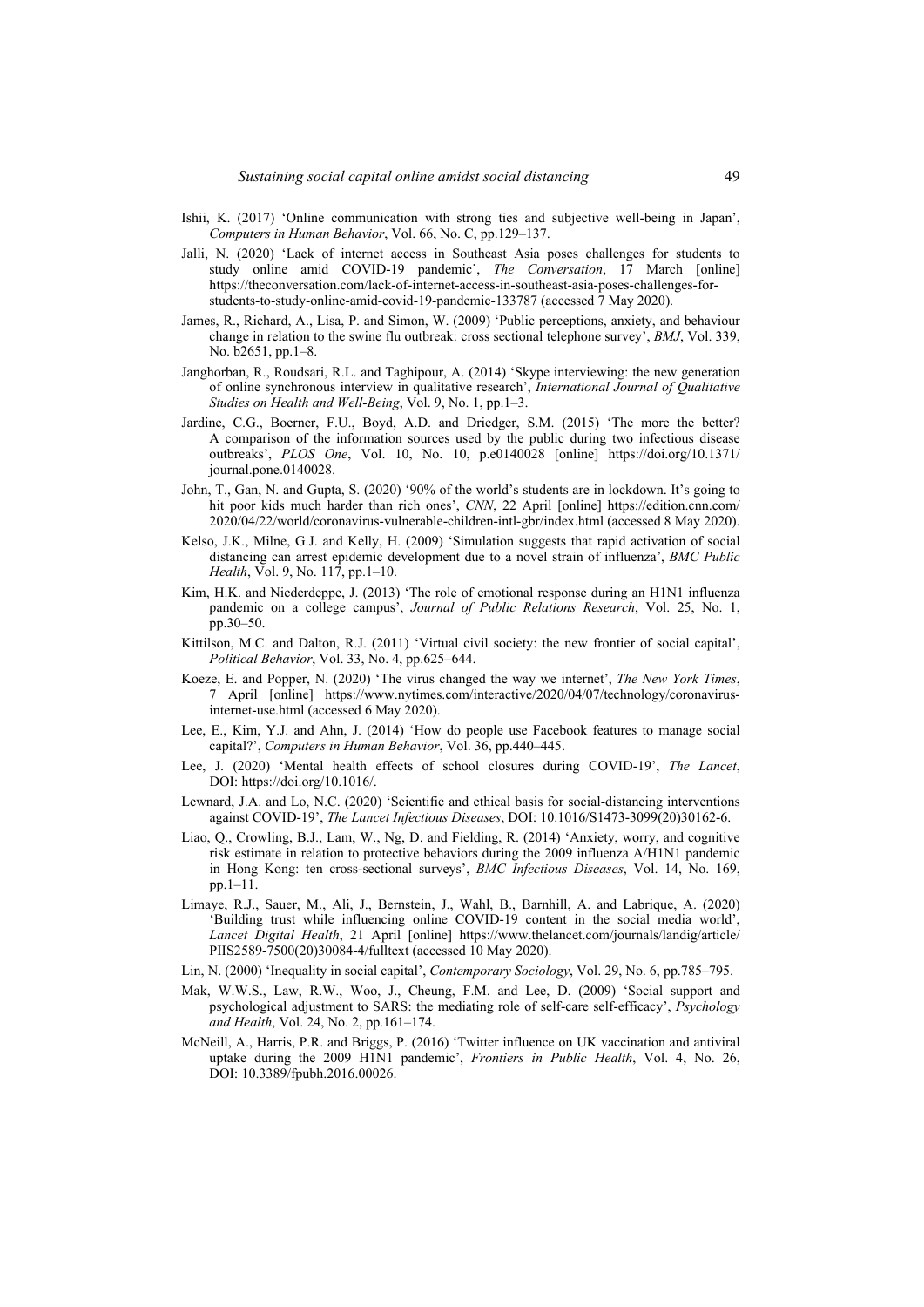- Miller, M.K., Mandryk, R.L., Birk, M.V., Depping, A.E. and Patel, T. (2017) 'Through the looking glass: effects of feedback on self-awareness and conversation during video chat', *Proceedings of the 2017 CHI Conference on Human Factors in Computing Systems*, pp.5271–5283, DOI: https://doi.org/10.1145/3025453.3025548.
- Miller, R.W. (2020) 'What's 'zoom fatigue'? Here's why video calls can be so exhausting?', *CBS News*, 29 April [online] https://www.cbsnews.com/news/zoom-video-conferencingfeature-freeze-security-flaws/ (accessed 9 May 2020).
- Moyer, M.W. (2016) 'Eye contact: how long is too long?', *Scientific American*, 1 January [online] https://www.scientificamerican.com/article/eye-contact-how-long-is-too-long/ (accessed 9 May 2020).
- Nicola, M., Alsafi, Z., Sohrabi, C., Kerwan, A., Al-Jabir, A., Iosifidis, C., Agha, M. and Agha, R. (2020) 'The socio-economic implications of the coronavirus and COVID-19 pandemic: a review', *International Journal of Surgery*, DOI: 10.1016/j.ijsu.2020.04.018.
- Niehaves, B. and Platfautt, R. (2014) 'Internet adoption by the elderly: employing IS technology acceptance theories for understanding the age-related digital divide', *European Journal of Information Systems*, Vol. 23, No. 6, pp.708–726.
- Norcross, J.C. and Phillips, C.M. (2020) 'Psychologist self-care during the pandemic: now more than ever', *Journal of Health Service Psychology*, DOI: https://doi.org/10.1007/s42843-020- 00010-5.
- Norris, P. (2002) 'The bridging and the bonding role of online communities', *Press/Politics*, Vol. 7, No. 3, pp.3–13.
- OECD (2020) *Evaluating the Initial Impact of Covid-19 Containment Measures on Economic Activity* [online] https://read.oecd-ilibrary.org/view/?ref=126\_126496-evgsi2gmqj&title= Evaluating the initial impact of COVID-19 containment measures on economic activity (accessed 5 May 2020).
- Pan, P.J.D., Chang, S-H. and Yu, Y-Y. (2005) 'A support group for home-quarantined college students exposed to SARS: learning from practice', *The Journal for Specialists in Group Work*, Vol. 30, No. 4, pp.363–374.
- Pazzanesse, C. (2020) 'Battling the 'pandemic of misinformation'', *Harvard Gazette*, 8 May [online] https://news.harvard.edu/gazette/story/2020/05/social-media-used-to-spread-createcovid-19-falsehoods/ (accessed 11 May 2020).
- Perez, S. (2020) 'Report: WhatsApp has seen a 40% increase in usage due to COVID-19 pandemic', *TechCrunch*, 26 March [online] https://techcrunch.com/2020/03/26/reportwhatsapp-has-seen-a-40-increase-in-usage-due-to-covid-19-pandemic/ (accessed 8 May 2020).
- Phua, J., Jin, V. and Kim, J. (2017) 'Uses and gratifications of social networking sites for bridging and bonding social capital: a comparison of Facebook, Twitter, Instagram, and Snapchat', *Computers in Human Behavior*, Vol. 72, pp.115–122.
- Portes, A. (1998) 'Social capital: its origins and application in modern sociology', *Annual Review of Sociology*, Vol. 24, No. 1, pp.1–24.
- Putnam, R. (2000) *Bowling Alone: the Collapse and Revival of American Community*, Simon & Schuster, New York, NY.
- Ramchandani, P. (2020) 'Covid-19: we can ward off some of the negative impacts on children', *New Scientist*, 8 April [online] https://www.newscientist.com/article/mg24532773-000-covid-19-we-can-ward-off-some-of-the-negative-impacts-on-children/ (accessed 6 May 2020).
- Reluga, T.C. (2010) 'Game theory of social distancing in response to an epidemic', *PLoS Computational Biology*, Vol. 6, No. 5, p.e1000793, DOI: 10.1371/journal.pcbi.1000.
- Sander, L. and Bauman, O. (2020) '5 reasons why Zoom meetings are so exhausting', 5 May https://theconversation.com/5-reasons-why-zoom-meetings-are-so-exhausting-137404 (accessed 15 May).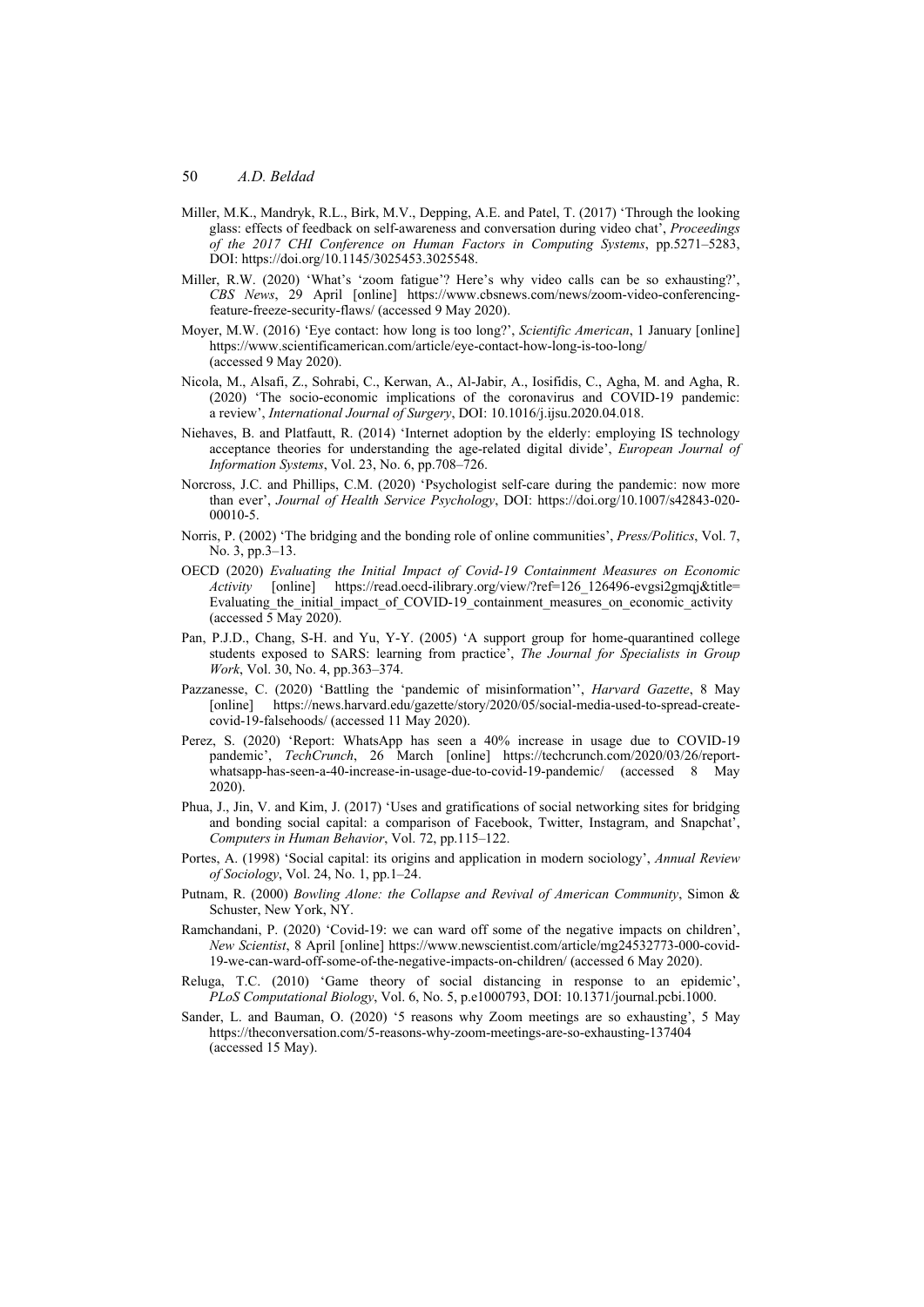- Save the Children (2020) *COVID-19: Millions of Children in Lockdown in Asia at Risk of Domestic Violence*, 19 April [online] https://www.savethechildren.net/news/covid-19-millions-childrenlockdown-asia-risk-domestic-violence (accessed 6 May 2020).
- Schoenenberg, K., Raake, A. and Koeppe, J. (2014) 'Why are you so slow? Misattribution of transmission delay to attributes of the conversation partner at the far-end', *International Journal of Human-Computer Studies*, Vol. 72, No. 5, pp.477–487.
- Scott, D. (2020a) 'What 2 new studies teach us about our socially distant future', *Vox*, 20 April [online] https://www.vox.com/2020/4/20/21228406/coronavirus-covid-19-social-distancinglockdown-end-research (accessed 8 May 2020).
- Scott, M. (2020b) 'Facebook to tell millions of users they've seen 'fake news' about COVID-19', *Politico*, 16 April [online] https://www.politico.eu/article/facebook-avaaz-covid19 coronavirus-misinformation-fake-news/ (accessed 10 May 2020).
- Seidman, G. (2013) 'Self-presentation and belonging on Facebook: how personality influences social media use and motivations', *Personality and Individual Differences*, Vol. 54, No. 3, pp.402–407.
- Semuels, A. (2020) 'As COVID-19 crashes the economy, workers and business owners wonder if anything can save them from financial ruin', *Time*, 18 March [online] https://time.com/ 5805526/coronavirus-economy-layoffs/ (accessed 6 May 2020).
- Sen-Crowe, B., McKenney, M. and Elkbuli, A. (in Press) 'Social distancing during the COVID-19 pandemic: staying home save lives', *American Journal of Emergency Medicine*, DOI: https://www.ajemjournal.com/article/S0735-6757(20)30221-7/pdf.
- Silvia, P.J. and Duval, T.S. (2001) 'Objective self-awareness theory: recent progress and enduring problems', *Personality and Social Psychology Review*, Vol. 5, No. 3, pp.230–241.
- Sklar, J. (2020) ''Zoom fatigue' is taxing the brain. Here's why that happens', *National Geographic*, 24 April [online] https://www.nationalgeographic.com/science/2020/04/ coronavirus-zoom-fatigue-is-taxing-the-brain-here-is-why-that-happens/ (accessed 9 May 2020).
- Spicer, A. (2020) 'Finding endless video calls exhausting? You're not alone', *The Conversation*, 6 May [online] https://theconversation.com/finding-endless-video-calls-exhausting-youre-notalone-137936 (accessed 9 May 2020).
- Stuckler, D., Basu, S., Suhrcke, M., Coutts, A. and KcKee, M. (2009) 'The public health effect of economic crises and alternative policy responses in Europe: an empirical analysis', *The Lancet*, Vol. 374, No. 9686, pp.315–323.
- Taub, A. (2020) 'A new Covid-19 crisis: domestic abuse rises worldwide', *The New York Times*, 6 April [online] https://www.nytimes.com/2020/04/06/world/coronavirus-domesticviolence.html (accessed 6 May 2020).
- Townsend, L., Wallace, C., Smart, A. and Norman, T. (2016) 'Building virtual bridges: how rural micro-enterprises develop social capital in online and face-to-face settings', *Sociologica Ruralis*, Vol. 56, No. 1, pp.29–47.
- Tyko, K. (2020) 'California church files class action lawsuit against Zoom after bible class 'Zoombombing'', *USA Today*, 14 May [online] https://eu.usatoday.com/story/tech/2020/05/ 14/zoom-class-action-lawsuit-zoombomb-pornographic-images/5182609002/ (accessed 15 May 2020).
- Usher, K., Bhullar, N. and Jackson, D. (2020) 'Life in the pandemic: social isolation and mental health', *Journal of Clinical Nursing*, DOI: 10.1111/jocn.15290.
- Van Bavel, J.J., Baicker, K., Boggio, P.S., Capraro, V., Cichocka, A., Cikara, M., Crockett, M.J., Crum, A.J., Douglas, K.M., Druckman, J.N., Drury, J., Dube, O., Ellemers, N., Finkel, E.J., Fowler, J.H., Gelfand, M., Han, S., Haslam, S.A., Jetten, Y. and Kitayama, S. (2020) 'Using social and behavioural science to support COVID-19 pandemic response', *Nature Human Behavior*, DOI: https://doi.org/10.1038/s41562-020-0884-z.
- Van Dijk, J. and Hacker, K. (2003) 'The digital divide as a complex and dynamic phenomenon', *The Information Society*, Vol. 19, No. 4, pp.315–326.